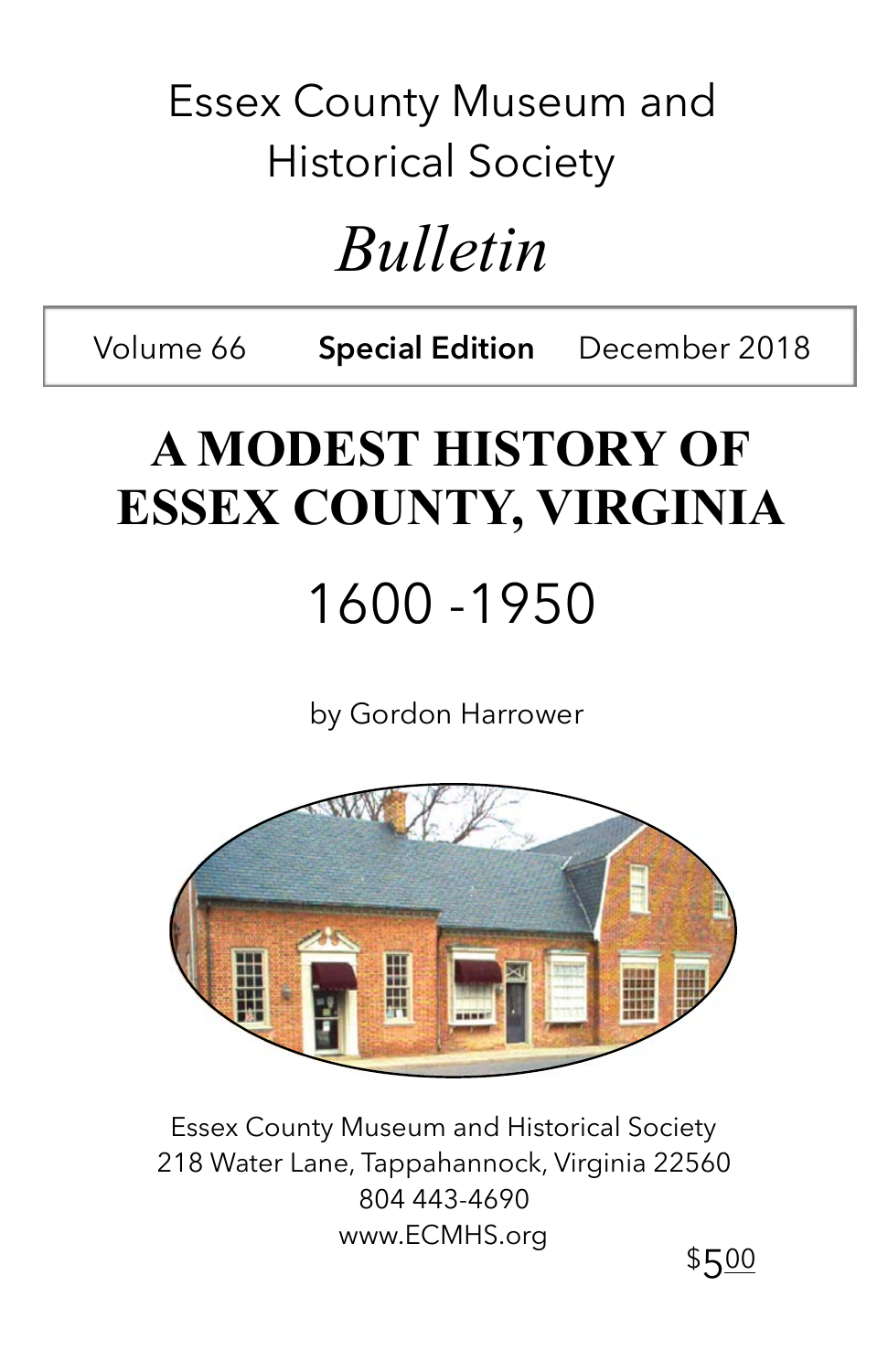# A Modest History of Essex County, Virginia 1600-1950

*by Gordon Harrower*

The Bulletin is published by the Essex County Museum and Historical Society, 218 Water Lane, PO Box 404, Tappahannock, Virginia 22560. Layout & design by Suzi Maggard, Publications publications@ecmhs.org The Essex History Museum is located at 218 Water Lane. Please visit [www.ecmhs.org](http://www.ecmhs.org) for more information and upcoming events.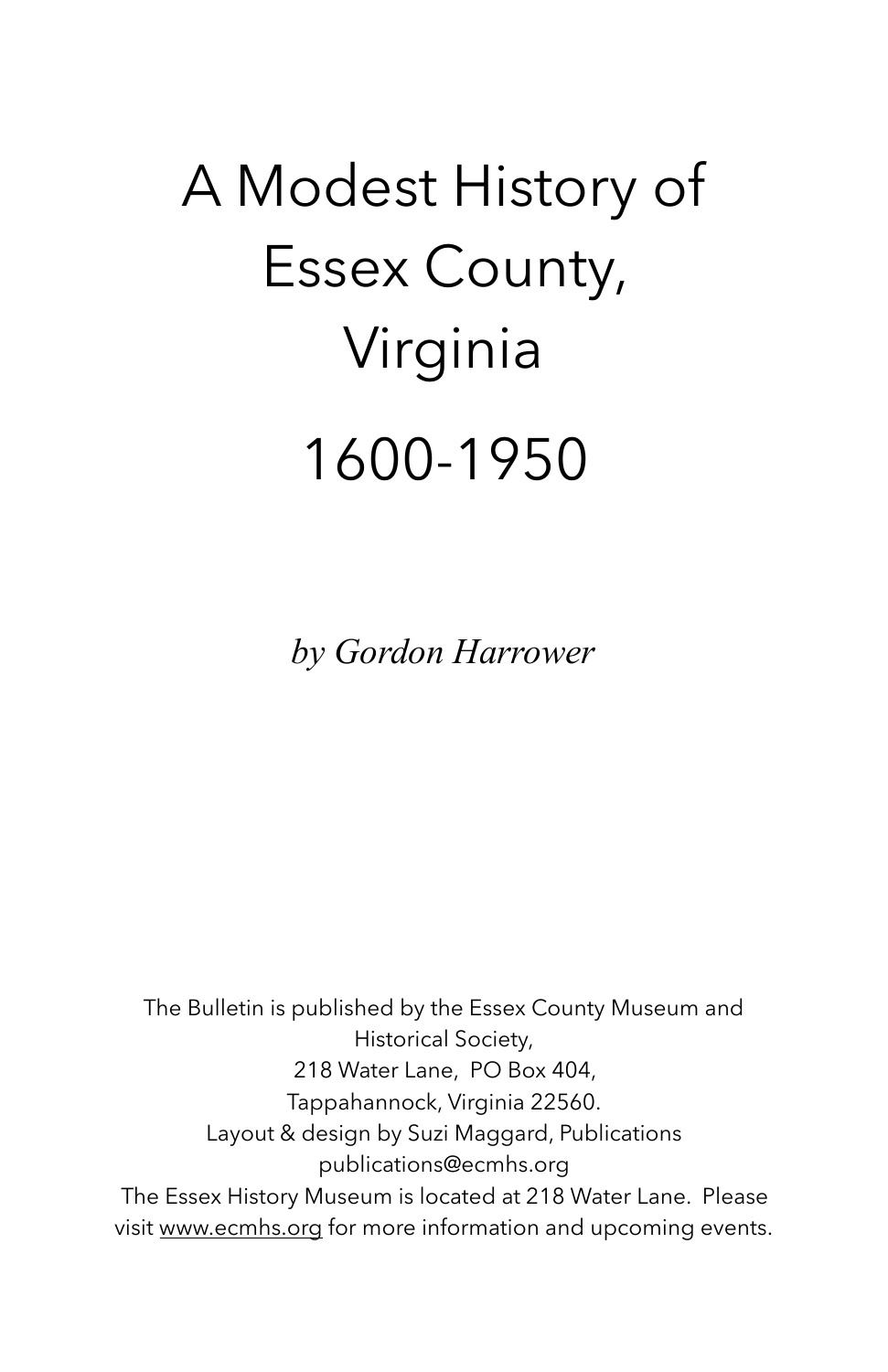#### *Early Pioneers…*

Essex County's first settlers, who came in the early-to-mid 17th century, mostly from the British Isles, got here on small, crowded boats that traversed the stormy Atlantic, the Bay, and finally, the

R a p p a h a n n o c k River. Ah, the Rivah! As we will see, it would for centuries be the very life blood of Essex's people; it was the 'road' there being few in the county- over which they traveled, shipped their produce, received



goods from other, John Smith explores the Rappahannock Riveroften distant, parts,

and the route whereon new immigrants made the final leg of their journeys here. It was also a wartime avenue of attack for enemies.

These early pioneers struggled just to survive. They existed in shacks, lean-tos, pole huts and other primitive forms collectively known to some as Virginia houses, as they labored to bring in their crucial tobacco crops. With gradually increasing prosperity, many borrowed from their Anglo-Saxon heritage and built more durable oneover-one homes, or if even more affluent, the hall and parlor type which had two rooms downstairs, a sleeping loft above, and generally a tall English basement below. These houses had gable roofs, some with dormer windows, and a large chimney at either end, which served large cooking and heating fireplaces. They subsisted on home-grown vegetables, cattle and hogs, and game; and small cotton patches provided the wherewithal for weaving clothing.

Tobacco was harvested, dried, then put in hogsheads and literally rolled to a river landing such as Bowlers,·Piscataway Creek, Tappahannock or Laytons, where it would be inspected and shipped, mostly to the North or England. Initially, the family furnished the hands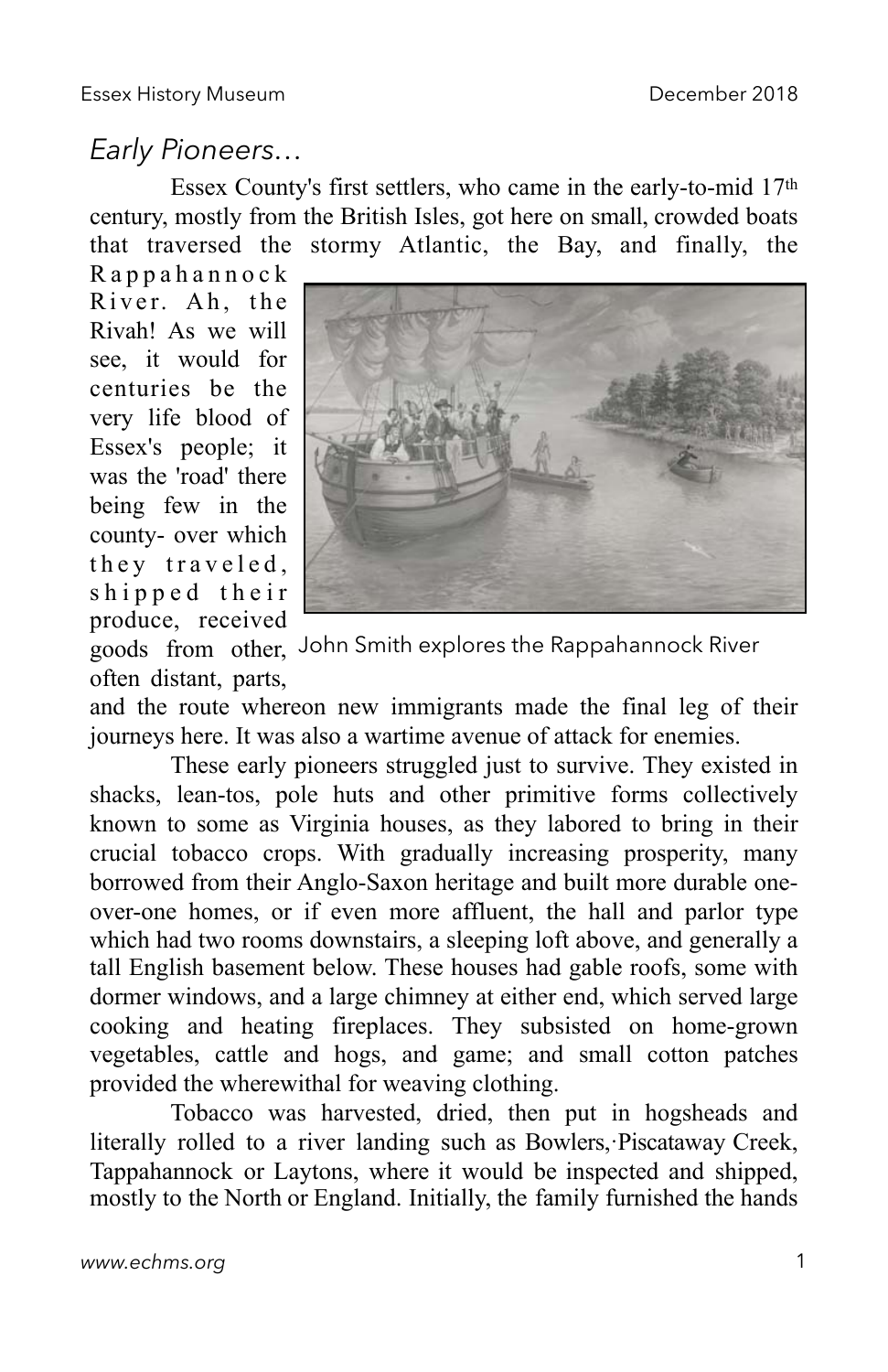to work its spread, but in time many were able to bring from overseas indentured servants who worked for a stipulated time and then were granted what amounted to freedom. Then, in the late 17th century, came slaves, who were acquired in small numbers - say three or four - by yeoman farmers, and into the hundreds by larger plantation owners the emerging gentry.

Although tobacco brought prosperity to the area, it also took a heavy toll on the soil, and when planters further south and west competed successfully, Essex farmers were left in search of new cash crops. For a brief while, cotton seemed to be the answer, but a run of frozen crops put an end to that. Next came wheat and corn, which were harvested and taken by wagon to a landing or most often, to one of the scores of grist mills that had sprung up along the county's many streams.

#### *Early Tappahannock…*

Prominent among landing sites was Tappahannock, first known as Hobbs Hole, the only town in the county. It was first inhabited by Indians who spoke of it as *Topahanocke* and then because of its deep water anchorage, it became a central commerce center. In time, residences were built, along with an ample array of ordinaries, or taverns, where the those vending their crops might pause for food and drink - or tarry while waiting for the ferry to take them across the river to the Northern Neck. With receipts from the sale of their crops, Essex inhabitants purchased or bartered for, all manner of goods brought by ship, mostly from other east coast ports or from Britain. For the struggling farmer, these tended to be necessities, while their more prosperous brethren acquired fine clothing, spirits, furniture and ornamental woodwork for their upscale homes, and even in some cases, the very materials for constructing them.

#### *First churches in Essex County…*

Apart from those living in Tappahannock, the county's population was scattered and socializing was difficult, except for church-going. The only recognized denomination prior to the Revolution was the Church of England. Four of its churches were erected in Essex at crossroad locations ostensibly convenient to their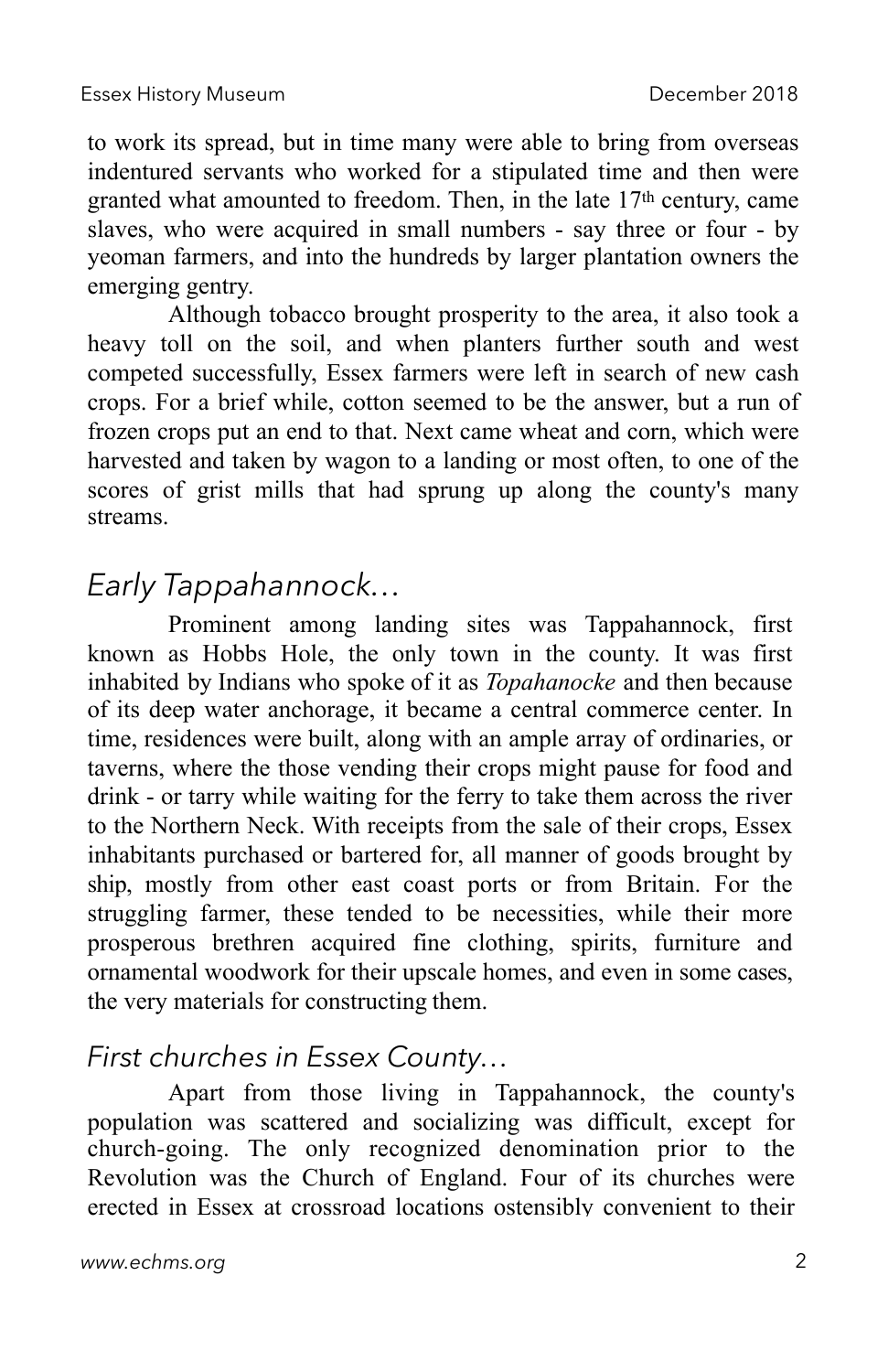widespread parishioners. Up-county, St Anne's, formerly Sittingbourne Parish, was comprised of Vauter's and Sale's churches, while South



Farnham Parish's central and lower areas were served by Upper and Lower Piscataway churches. More about them later. Attendance at these establishments or s t a t e - r u n , institutions were deemed obligatory. Indeed, the role of their wardens was to enforce it quite different from their

Vauters Church Saint Anne's Parish Essex County

Episcopal descendants of today. Still, albeit mandatory, going to church was pleasant, a stimulus for the otherwise isolated farm families, and much looked forward to.

#### *18th Century Architecture in Essex County...*

In the early 18th century an interesting architectural change occurred with the emergence of the gambrel-roofed three-bay home, also atop a high English basement. For reasons unknown many of these are in the Millers Tavern-Dunbrook area- places such as Cherry Walk, Elton, Retreat, and Shelba, most of them are visible to the passer-by, as is Tappahannock's Little Egypt. Also termed Dutch-roofed, their top stories are more spacious than those of gable houses. This style was popular in the south because it stayed cool during the summer months, bricks and siding were cheap and the right soil for making bricks was at hand.

As the descendants of the immigrant farmer attained more wealth and stature, they were apt to improve their homes and for many this took the form of raising the roof to achieve two stories, adding a flanking wing or so to the sides of the existing structure or for the most affluent, relegating the old house to tenant farmers or servants and building for themselves quarters even more lavish. The choice was to some extent governed by location, since the more fertile soil of up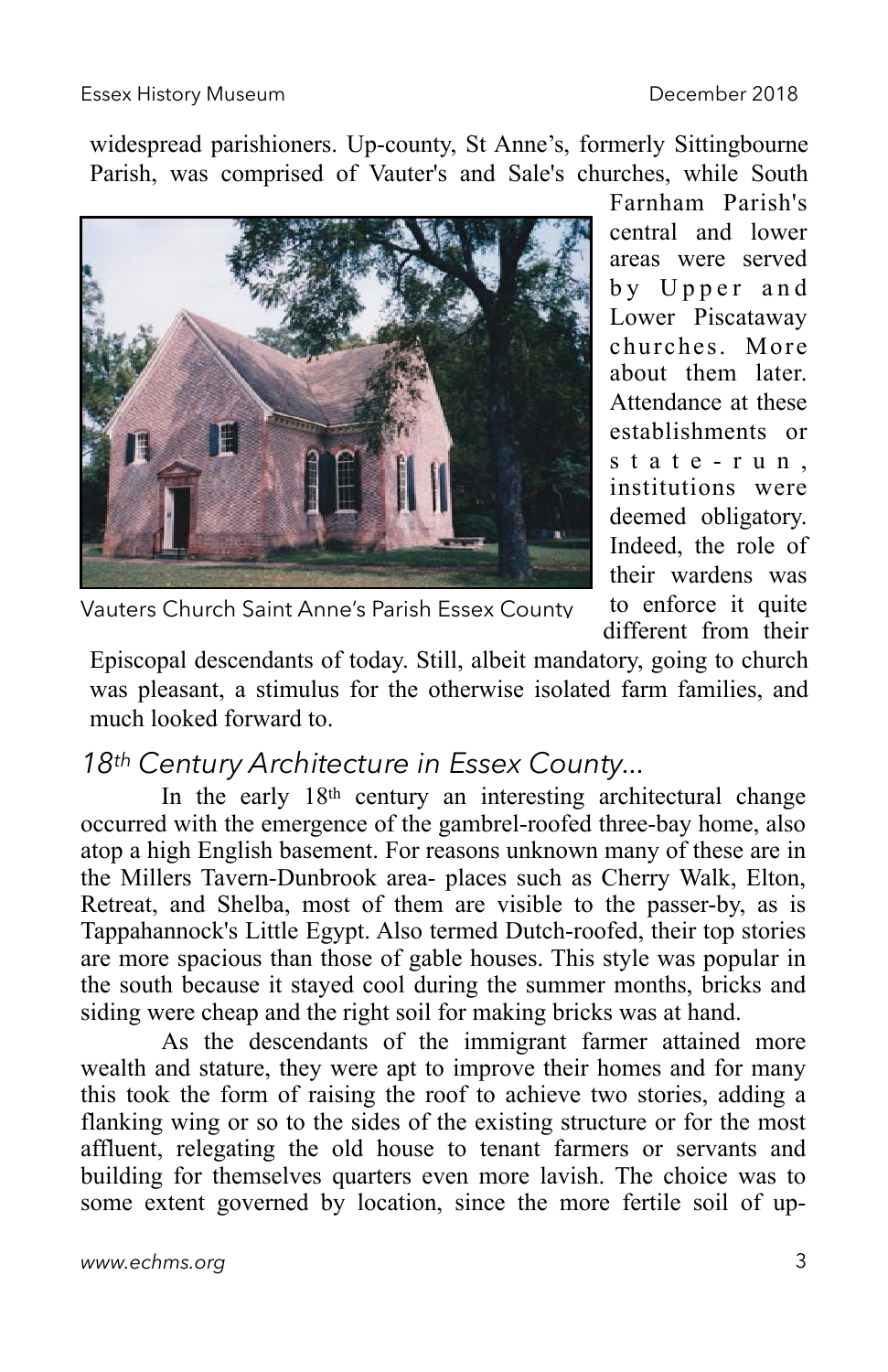county made for more productive agriculture than the sandy loam of the south. Thus, most of the county's grand mansions are found north and west of Tappahannock. Whether swell or less pretentious, most every homestead had some dependencies - detached structures that served the household in specific ways, such as meat house, dairy, office, privy, laundry, school and kitchen. Some used their kitchen dependencies year- round, while others did so only during the warm season returning to the in-house kitchen - most always in the basement - at the onset of colder weather.

#### *Resistance to Change...*

Many plantation owners were loath to adopt new farming techniques that had been developed in the North and which virtually ensured significant increases in crop yield. Married in a sense, to practices wherein large numbers of slaves toiled to bring in minimal yield per acre, the solution was to add more land and more slaves, which in part accounted for the size of many of the plantations. Innovative agriculturalists like Elmwood's James M. Garnett, and several of the Baylor and later the Taliaferro families, were few and their prescience was not accepted by their peers. A little further on, we will see how this resistance to change would continue to negatively effect the area' s economy.

#### *Revolutionary War Era…*

Relations with the mother country, while rocky at times, did not materially effect the people who lived here - until the infamous Stamp Act of 1765. Its few Essex supporters included Archibald McCall and Archibald Ritchie, the latter quickly branded "the greatest enemy of his country," a measure of the animosity felt toward the King and his minions. The next year gentlemen from nine counties .gathered at Leedstown and drafted the Resolutions which pointed the way for Virginians to disobey Parliament. As we know, most colonists did not seek independence from Britain. In fact many were disturbed at the prospect. Instead they wanted·a fairer shake from her. The Stamp Act was subsequently repealed, but the situation continued to deteriorate, and in 1770, a boycott was imposed on importing British goods, culminating with a ban on tea - an issue highlighted by the well-known Massachusetts Tea Party. Sympathy for Boston, then occupied by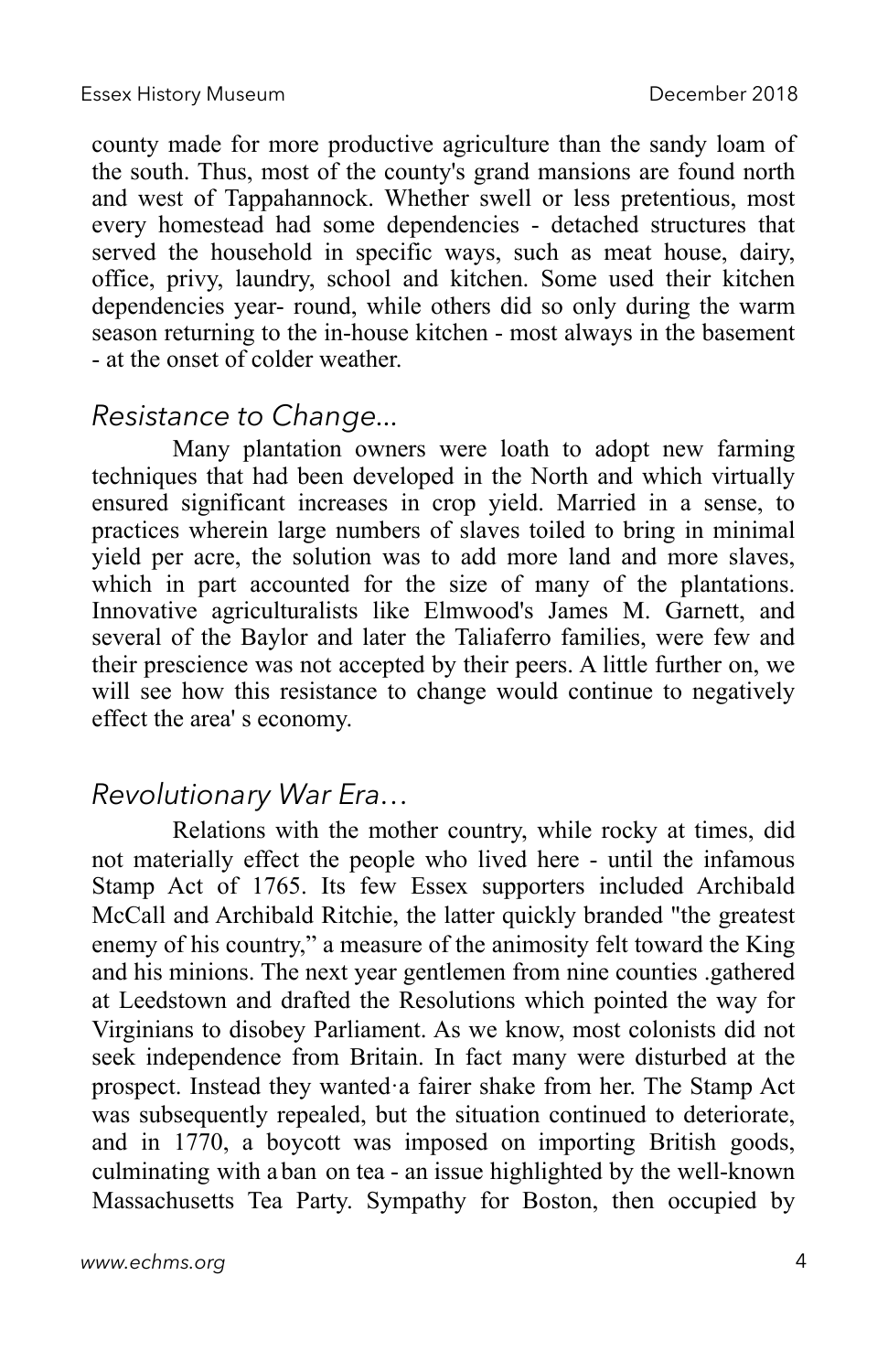British troops, inspired the Essex Resolutions, which in part called for all the colonies to unite "in Defence of our Common Rights" - the onset of true revolution - and soon virtually all the Essex citizenry chose to take arms against the perceived oppressor.

We are familiar with the course of this long war, wherein euphoria over independence gave way to alternate waves of defeatism and hope. The Essex militia was activated, and not a few enlisted in the Continental Line, the precursor of the regular army, many in its Seventh Virginia Regiment. Meanwhile, the British blockaded the eastern seaboard, including the bay, and mouth of the Rappahannock, where a number of lively dust-ups and cutting-out adventures occurred. Of greater significance, this also meant nothing could be entered or be shipped which effectively ended trade, causing a surfeit of locally produced crops, barely a trickle of imported goods and inflation. Wheat farmers then distilled their crop, to the temporary enjoyment of some, but just about everyone was affected, notably the poor element of local society, the slaves, who suffered most of all from lack of clothing and provender and worse they would come to the harsh realization that independence and liberty did not apply to them. A state law to banish Tories and other British immigrants who were loyal to the crown had been enforced here with dispatch. The same law also stipulated a form of amnesty for these individuals if and when the war ended. When it finally did, however, the citizens of Essex would have none of it, and some of the returning exiles were given the gate via a ride on a rail and a coat oftar and feathers.

Peace was ushered in by continued upheaval and economic stagnation. As noted, tobacco had largely failed as a money-making crop, and its final knell sounded shortly after the war. As well, ports like Richmond and Fredericksburg began to siphon off the produce that had previously come through Tappahannock, and the once-active port town fell back on its-status as county seat, its publick square replete with a courthouse, clerk's office, debtor's prison, and a jail, not to mention stocks and a dunking stool for punishing those found guilty of minor offenses. More· serious offenders were apt to face the whip, or even the gallows, but not surprisingly, the gentry usually got off with a letter of apology or a fine.

Meanwhile, the Church of England was no more; although a successor Episcopal denomination had been formed, it met with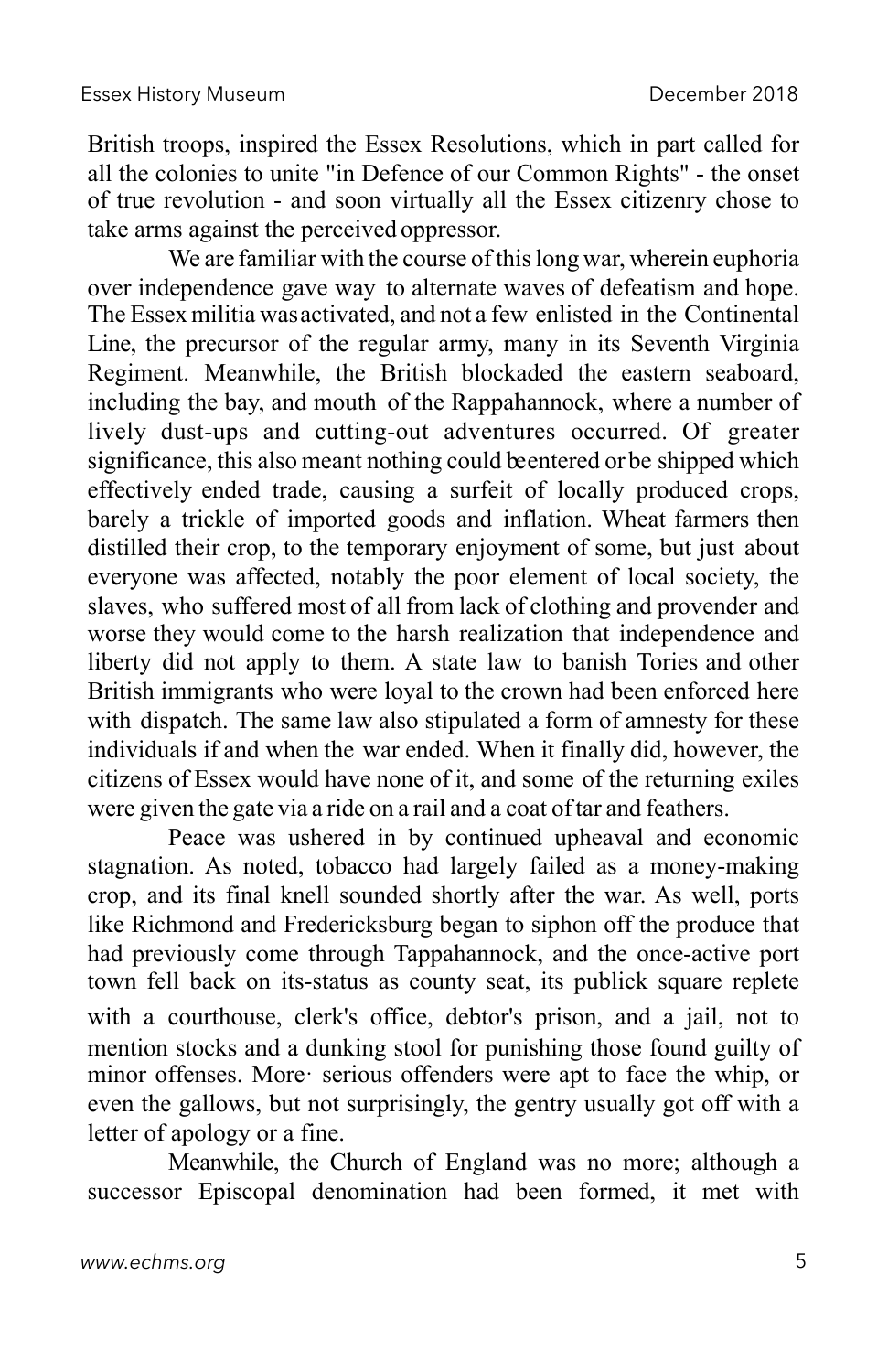hostility from many citizens who felt the taxes they had paid to maintain the old state-run church  $d$ uring the, c o l o n i a l e r a entitled them to ownership of its p r o p e r t i e s including not only its buildings, but farms which had Tappahannocksupported them.



the glebes or Essex County Courthouse on Prince Street,

So Old Sales in Upper Essex, and the Upper and Lower Piscataways further south were first vandalized then destroyed to provide building material for other uses. The best way to do this was to set fire to the interiors, which loosened the mortar so that bricks might be prised loose, and made nails more accessible. An addition to Marigold near Ozeana and the Tappahannock Chapel - now Modem Cleaners - were built of these raw materials. Just Vauters Church in Champlain escaped such a fate, and only because a loyal parishioner claimed the land on which it stood as his own. The ecclesiastical void created by this lamentable business was in large part filled by the already-extant Baptists, who carried no imperial baggage.

Post-war Essex County saw continued economic woes and political strife, as, like the rest of the new nation, it struggled under beleaguered state, and largely impotent federal governments. The call, sounded initially by Virginia's James Madison, demanded stronger leadership at the top.

This was bitterly opposed by the disciples of Patrick Henry, among them Essex's Meriweather Smith who fearing the return of tyranny, held an innate distrust of omnipotent .government.

In the end, the General Assembly barely ratified the US Constitution, and the county collectively set about its own affairs which were not always harmonious. For example the attempt by disgruntled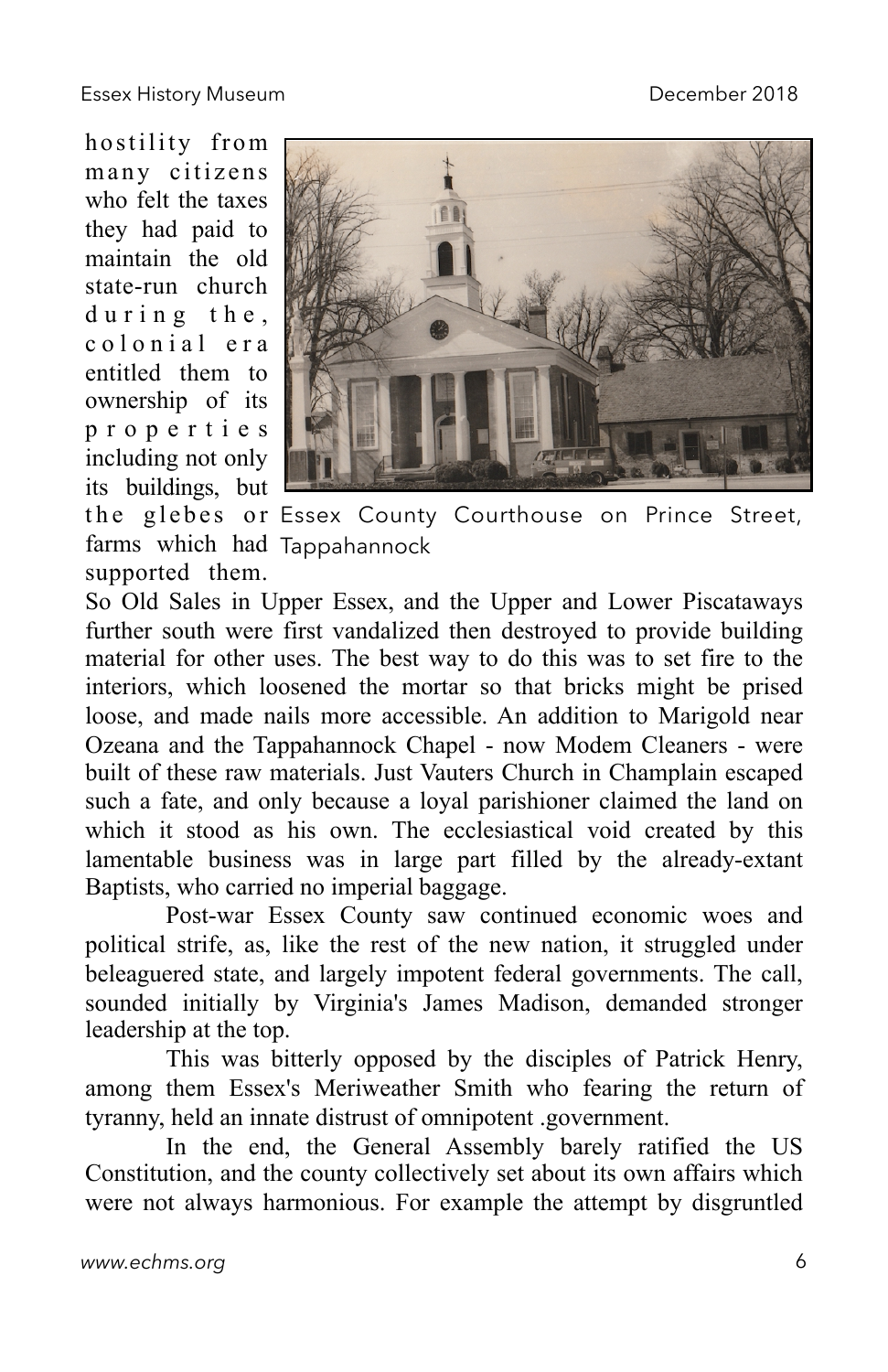denizens of Essex, Caroline and King and Queen counties to form a new one, including a big chunk of upper Essex. A weary General Assembly ultimately turned down this proposal.

#### *Early Essex Education…*

From their primitive beginnings here, the citizens of Essex County were determined to provide their progeny with some form of an education, and by the mid-l600s, the gentry had established several private schools. However, since most families lived in rural, often remote places, their children simply could not attend these institutions and the precursor of home schooling was set in motion. On most large plantations and on some not so prosperous, small schoolhouses were built and tutors hired to teach everything from reading and writing to Latin and science. In many instances these facilities were made available to children from neighboring farms. Wealthier families could send their children to England, where truly classical curricula awaited, while others might consider a more accessible choice, the College of William and Mary for men only.

As the foregoing suggests, educational vistas were broad for the elite, but not for the yeoman farmer's family. Most whites in early Essex could neither read nor write and slaves were largely illiterate because their owners feared the consequences of enlightening their chattels. Public education for all would not become a reality until after the Civil War. Still, the common man did what he could to instill some form of knowledge in bis young, even if it was confined to reading ·and understanding the Bible. One who could do that and sign his name was ahead of the game.

#### *The War of 1812…*

The War of 1812, was brought about by numerous factors: the British attacking our vessels and impressing American seamen, the cupidity of a few who aspired to seize Canada and so on. In any event the United States was ill-prepared to take on the might of the British Empire, notably its navy, the largest and finest in the world, and the American armed forces were comprised primarily of state and local militias. As in the War of Independence, the British imposed a tight blockade on the East Coast, naturally including Chesapeake Bay and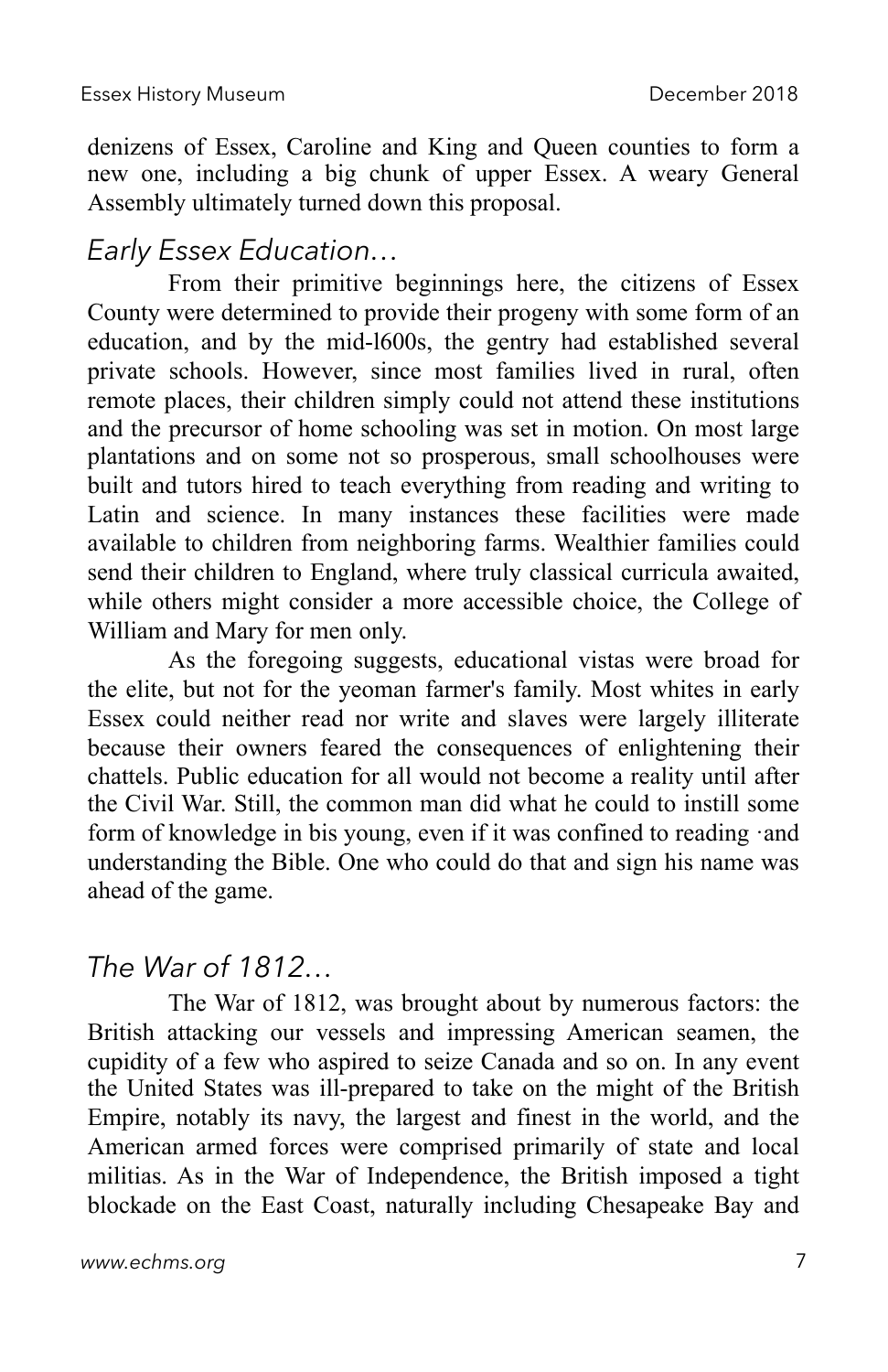the Rappahannock River. In 1814, the British, having just defeated arch enemy France and keen to teach a lesson to their upstart former colony, which had de facto been allied with Napoleon established abase on nearby Tangier Island and began raiding the middle Atlantic seaboard. As we know, its forces attacked Baltimore, ransacked Washington, then headed south and up the Rappahannock.

Opposing them was the recently-activated Essex militia, which fled as an enemy landing party occupied Tappahannock. Wisely so since a handful of citizen soldiers with one cannon were no match for eight armed schooners and a large contingent of British troops, a third of whom were recently liberated blacks. During three days ashore, they proceeded to sack the town, not only stealing and vandalizing as they went, but taking away slaves, both from Essex and from across the river, which infuriated their former masters. Then the war ended. While many touted it as a great American victory, the United States had been fortunate to emerge with barely a draw.

#### *Plantation Life…*

The construction of large plantation homes, begun in the 18th century, had peaked by 1860, the end of the antebellum era. In the early 19th century, Greek revival architecture made its mark here as exemplified by the present court house, and Richard Baylor's magnificent Kinloch. Soon, the Federal genre appeared and blended with Greek-revival, two fine examples-being Edenetta and Wheatland. With these and many other grand mansions came a distinctly Southern style of living that featured lavish entertaining. Dinner parties laid on just for family or for sizable gatherings of friends and acquaintances, were reminiscent of Renaissance England. Main courses offered many choices of fish, flesh, and fowl, accompanied by the ubiquitous hominy, and always copious amounts of wine, brandy and whiskey. Most if not all of the provender came from the property or the nearby river.

On a more egalitarian level, fish-fries brought white men of all social strata together several times a month during fish season to eat and drink while chewing the fat about matters of mutual interest, mostly farming. A precursor of 'guy things,' they allowed yeoman and gentry to mingle in their shared status of land and slave-owners. Another favorite, barbecues, tended to be more formal, primarily because the ladies were present. In essence, they were full fledged parties, with lots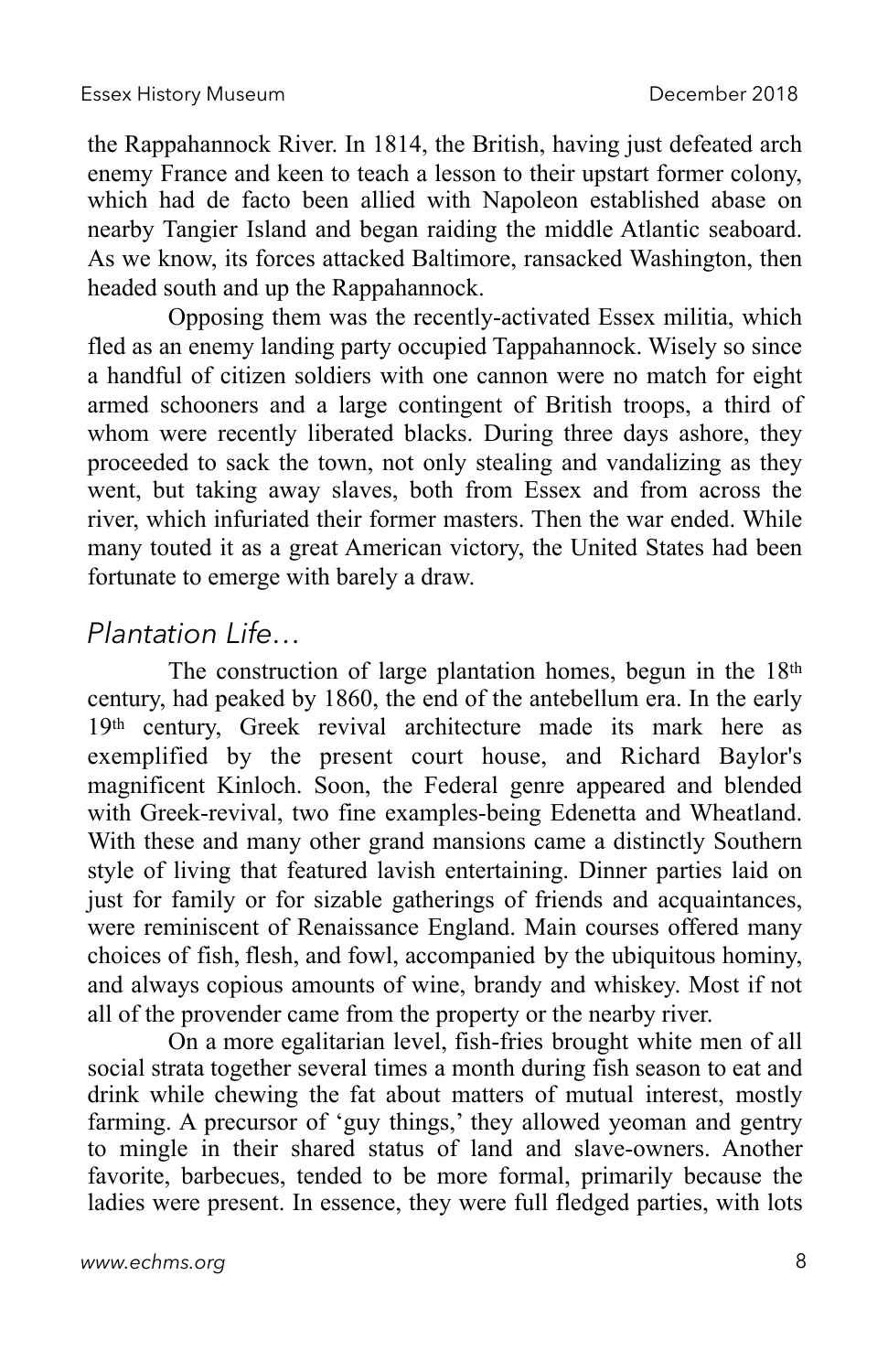of dancing and other amusement, held outdoors, often under elaborate artificial arbors. Another fetish of well-to-do Essexians was horse racing and many were the spreads that boasted their own ovals and strings of ponies. Creatures quite different from the Clydesdale types who were the plantations' prime movers. A natural concomitant of racing was wagering, an itch that was applied here to almost any kind of competitive activity, from foot racesto frog and crab contests.

And what provided the wherewithal for this high style of living? Farming. The gentry operated huge plantations that worked hundreds of slaves, often under the sometimes harsh ministrations of overseers. Eventually they were confronted by a literally underlying problem: the soil in which they grew their crops was getting worn out because much was taken from it and little given back. Thus the yield per acre could not begin to match that of farms in new areas mostly to the south and west. As was earlier noted, progressive farming techniques propounded by the likes of Edmund Ruffin and James Garnett, were eagerly adopted by some Essex farmers but in the main the solution was to increase acreage and the number of slaves. When this did not work, many owners belatedly decided to modernize, bankrolling new machinery, fertilizer, and better methods through the sale of their now-excess slaves. But soon they faced a double quandary: there were too few slaves left to sell and the newfangled equipment and methodology required skilled workers. Unwilling to educate their slaves, lest they become 'uppity" or worse, rebellious, they returned to their old ways and ultimately failure.

With their 200 or so acres and perhaps two or three slaves, yeoman farmers raised and sold enough wheat and corn to pay for their families' wants, while ample gardens and a few head of cattle provided their subsistence. Content with their lot, they were less apt to take the sorts of strategic risks as their aristocratic fellow countymen; forerunners of today's middle class, they tended to be spiritual, stolid and thrifty. There also existed a societal substratum known as white trash… no comment is needed here.

#### *Commerce…*

Meanwhile, Tappahannock began to emerge from its post-War of 1812 torpor, largely as a result of increased river trade. All manner of schooners, sloops, cutters and barges had for almost two centuries been the prime movers carrying crops and merchandise to and from Essex.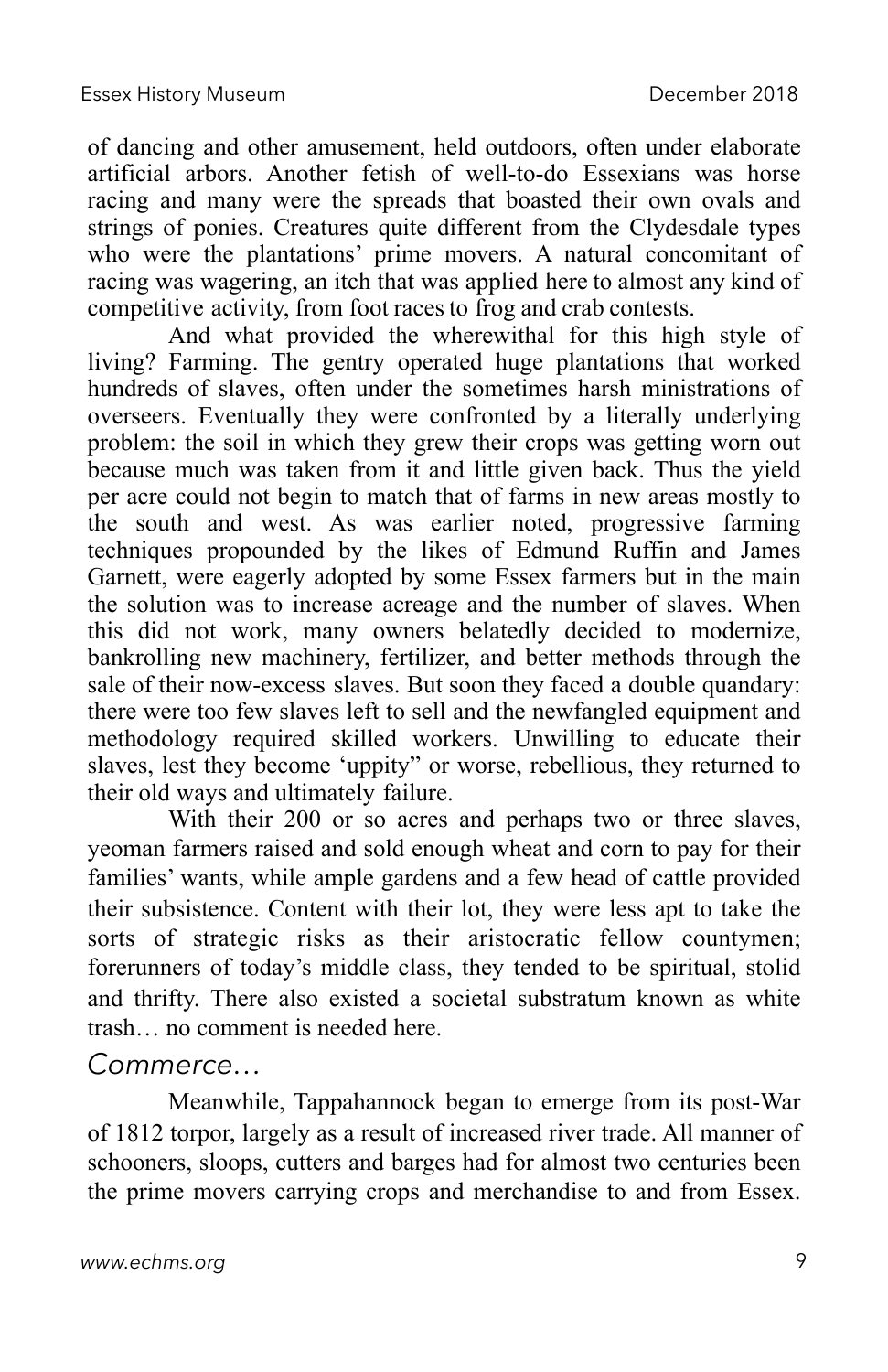Riverine commerce was dynamically enlivened by the advent of the steamboat which unlike its precursors was not dependent on the vagaries of wind. By 1828, regular paddle-wheel service had been established between the 20-odd Rappahannock River landings. Essex alone had six and the vast beyond. Mostly these vessels carried merchandise and not a few passengers who wished to visit such exotic destinations as Baltimore, a primary commercial site. Too, given the poor quality or even absence of roads, a person might travel from Tappahannock to Richmond starting with a boat trip to Fredericksburg and then complete his journey by rail. Roundabout by today's standards, it made perfect sense then. As we will see, river commerce and travel would only grow and improve. A logical offshoot of this economic boom was the rise of service commerce: banks stores, warehouses and the like, which contributed to the resurgence of Tappahannock.

In light of the road situation, planters were apt to send their harvests and livestock to the shipping points that were closest to them. Port Micou and Saunders Wharf met that need up-county, while Ware's and Bowler's wharves served lower Essex. Over time, they evolved into veritable complexes of mercantile activity with not only landing places but stores, hotels, canneries, and post offices. With so complete an array of services right by the river, what need could there be for towns and villages further inland? The short answer was very little. Although Essex County has many place-names, only one of them denotes a town and that is Tappahannock. Most of the others, such as Upright, Supply, Center Cross and Dunbrooke, are in essence crossroad locations where one might find a church, a post office, several dwellings and perhaps the vestiges of a store or other commercial enterprise which had existed to serve the needs of nearby plantations and yeoman farms. As the tourist will see, virtually none of these hamlets today has an active store, primarily because decent roads and automobiles have since enabled rural folks to do their shopping elsewhere. Somewhat larger than these, and much smaller than Tappahannock is the village of Dunnsville. In its heyday it boasted a hotel, a blacksmith's establishment and four stores - one including, after 1900, the post office. Three of the latter have survived, albeit not in their original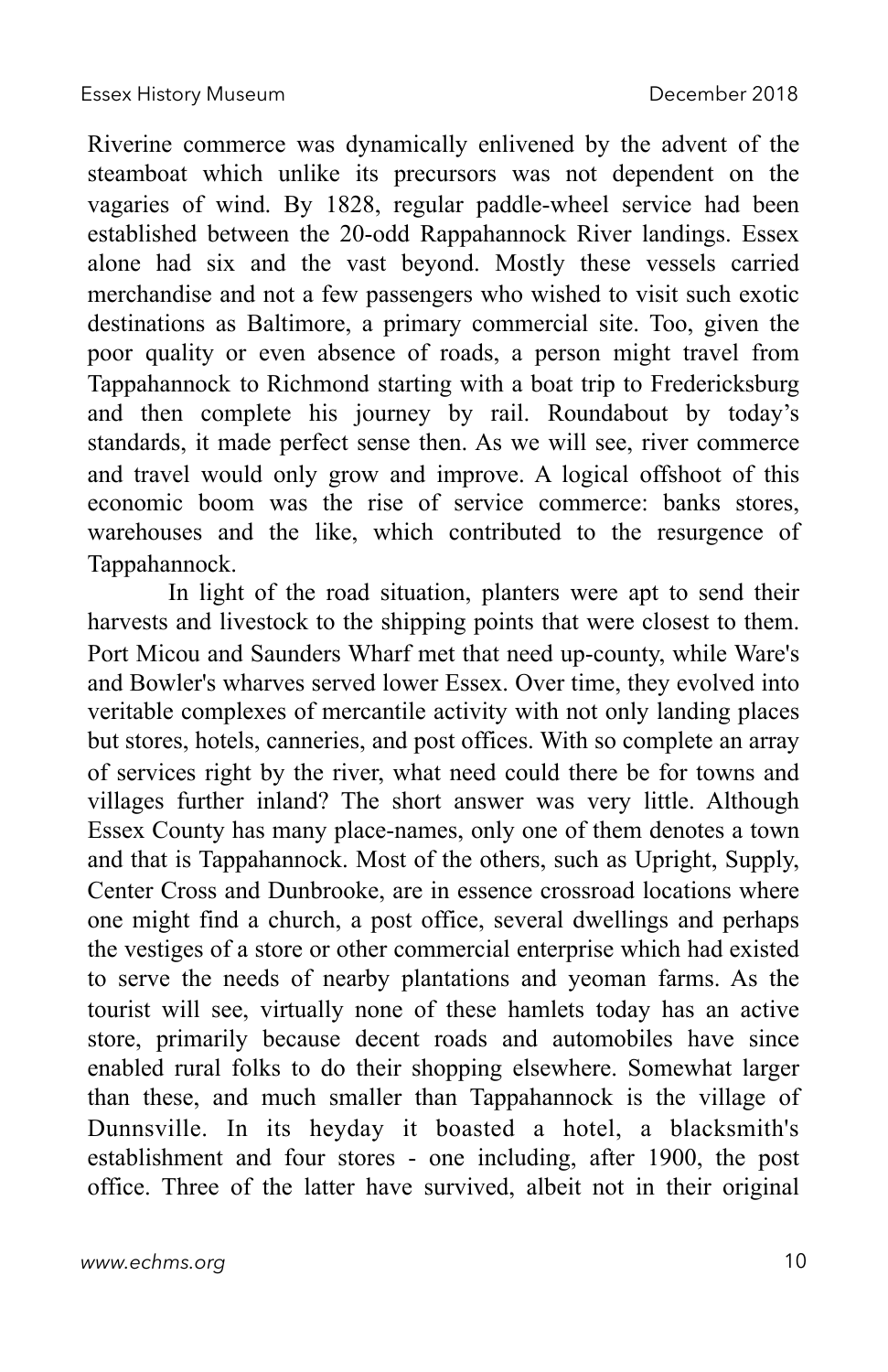

incarnations. As the only place of its size and composition in Essex, Dunnsville was and is literally unique.

Their properties seized and destroyed and bereft of ministers, almost all of whom had left during the late 18th century, the Episcopal Church - successor to the Church of England - appeared moribund, unable to tend to the many who still adhered to the faith. Although some had switched to other denominations, a number of dedicated Episcopalians remained and by 1820, they had led in the creation of a new Town Chapel (built, as noted, with the bricks of old Upper Piscataway Church!) which, though nominally multi-denominational, granted preference to Episcopalians.

Then came the Reverend John Peyton McGuire as rector of Vauter's and before long he had engineered the births of St Paul's in Millers Tavern and St John's in,Tappahannock, both of which this aptlynamed "Apostle of the Rappahannock" also served asminister.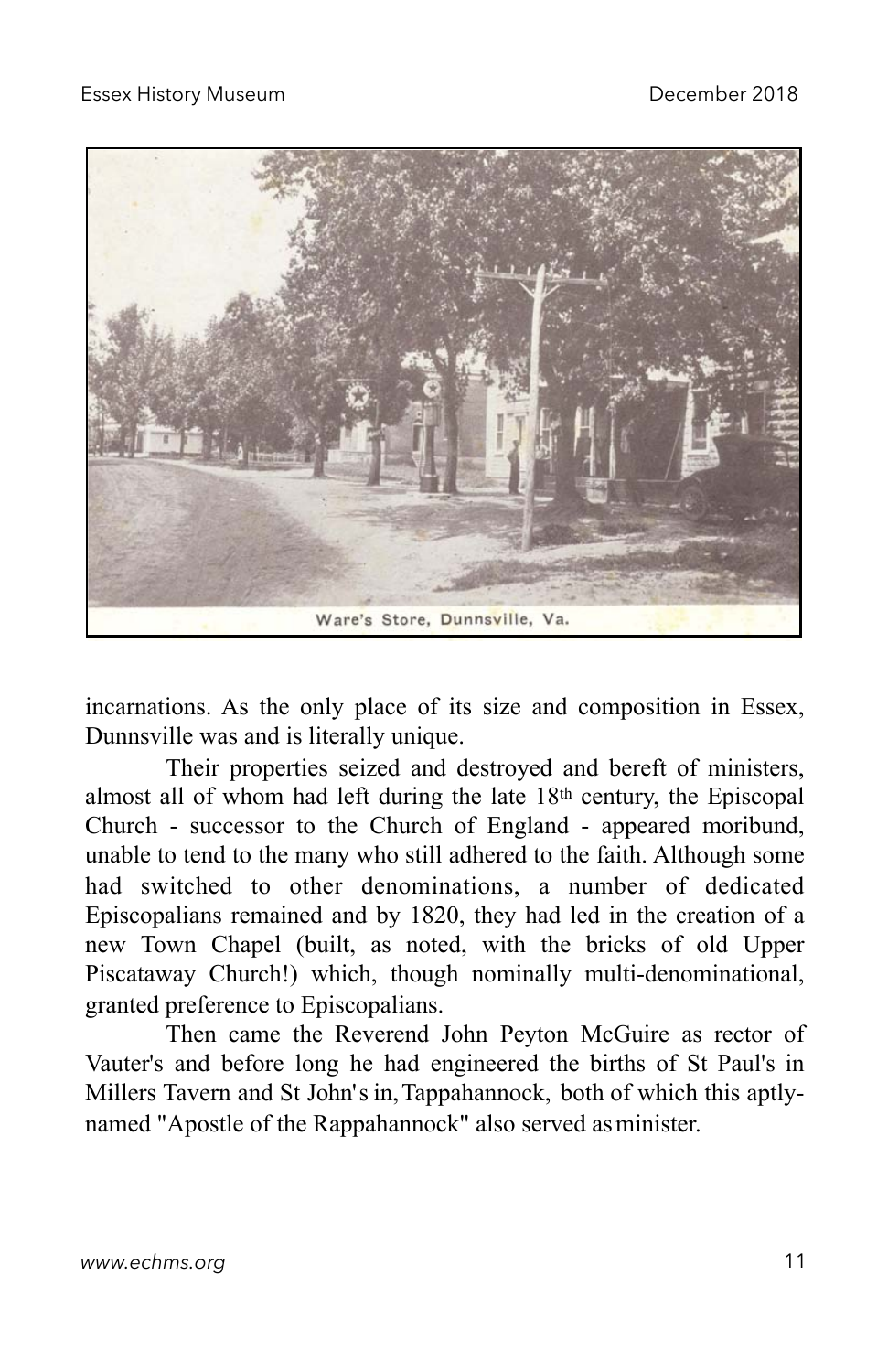#### *The War Between the States…*

The War Between the States/War of Yankee Imperialism/The American Civil War: No matter what you call it, you probably know a good deal about it; perhaps from a mixture of what you have studied, and genuine interests you have developed over the years. Suffice, then, for us to remember here that it was an intense, bloody conflict that pitted outmoded tactics, mainly frontal assaults, versus modem firepower - the lethal combination of the .58 calibre rifled musket and its Minie bullet. Both sides, notably the Federals, suffered crippling losses from the misconception that massed numbers could prevail over intrenched defenders adept in the use of 'high tech' weaponry.

Why was this war fought? The issue of slavery is today presumed by many to have been almost alone in igniting the struggle that the North fought to emancipate the slaves, and the South was determined to maintain the 'peculiar institution' as it was termed. Others are convinced that states' rights was the primary fuel of Southern martial ardor, and that the North mainly rallied to the cause of restoring the Union. Certainly it was a combination of the two. Strategically, the North could prevail only by invading and defeating .the Confederacy; if it could not succeed at this, the South would win. A measure of the intensity generated by the Union's incursive strategy may be found in this 1864 exchange between a Yankee officer and a Rebel POW in Winchester:

Yank: "Why do you fight us so damned hard?"

Reb: "Because you're here."

Essex County had earlier sent her men off to fight Indian, French, British:and Mexican foes:and its venerable militia had ever stood willing, if not always prepared, to defend the homeland. Now, at the outset of the l860's, there loomed the specter of a heartrendingly different enemy - fellow Americans. Initially, concerns about abolitionist raids spurred the formation of volunteer units throughout the South and thus the Essex Sharpshooters came into being, as some months later, did the Essex Greys and a cavalry company known as the Essex Light Dragoons. While most people here did not initially believe war with the United States was inevitable, a groundswell of secessionism formed in the Deep South and before long it surged into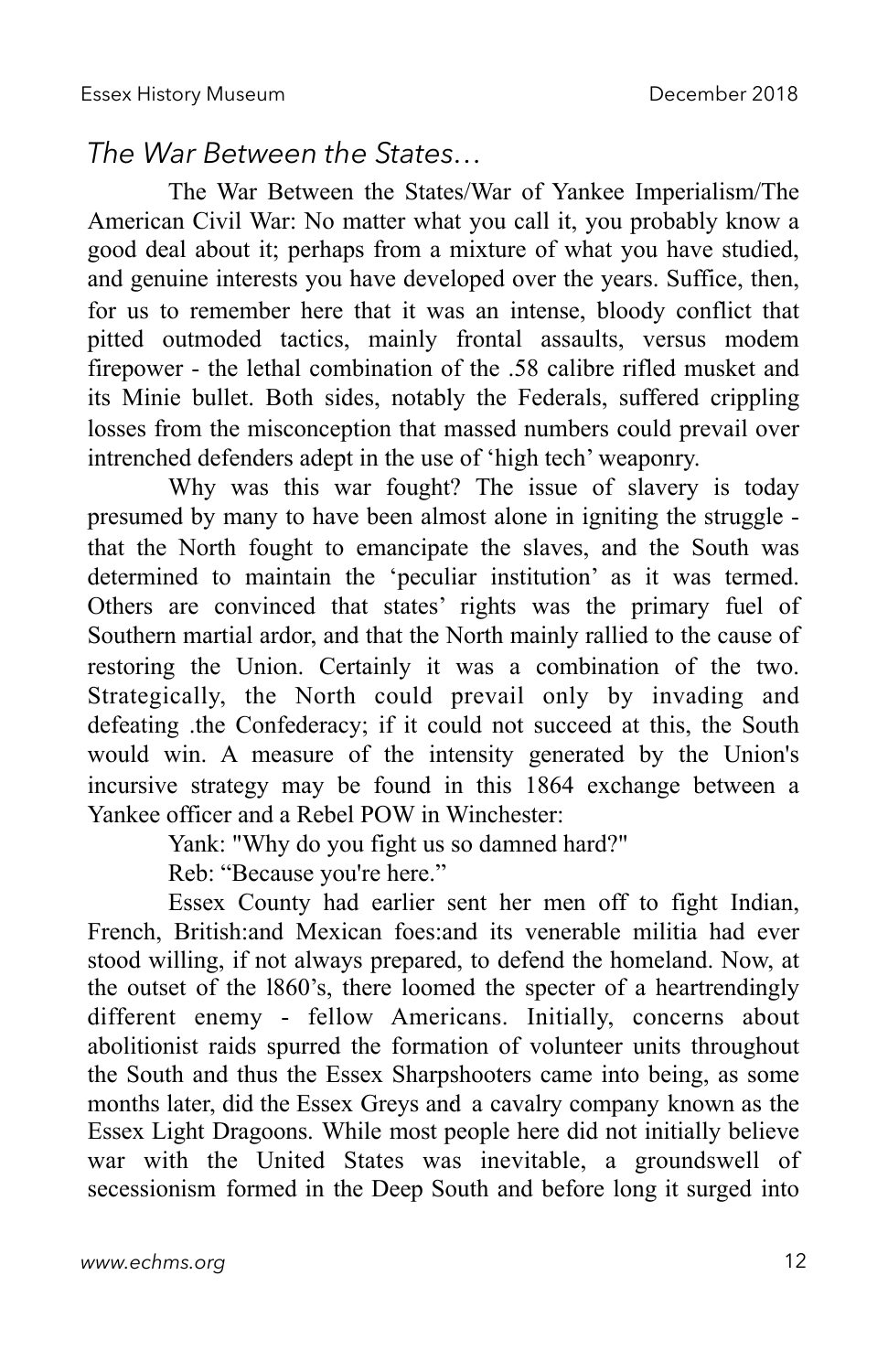the border states, including crucially-situated Virginia. Following the election of 1860, in which not one Essex vote was cast for Lincoln and the withdrawal of South Carolina from the Union, the sentiment here was overwhelmingly 'secesh.' In early 1861, delegates from Essex and King and Queen met at Millers Tavern and adopted the Millers Resolutions which set forth that:

1. States could withdraw from the Union;

2. Virginia was committed to the defense of the South; and most important,

3. Virginia should indeed leave the Union.

In April 1861, the first shots were fired at Fort Sumter, and the war was underway.

Soon the Sharpshooters were joined with the Greys and other volunteer units to form the 55th Virginia Infantry Regiment and the Dragoons similarly became a company of the 9th Virginia Cavalry Regiment. It was estimated that virtually every able-bodied white male in the county volunteered and not surprisingly, most of the leadership positions were filled by men of means - the gentry. Other Essex men also chose to serve their new nation; for example, cousins Robert and Richard Garnett, both of the West Point class of 1841, were career officers in the US Army, the former a distinguished veteran of the Mexican War. In early spring 1861, they resigned their federal commissions, and donned Confederate gray. Robert was appointed a brigadier general and while in command of forces in what is now WestVirginia, was killed in action. Richard, too, was made a brigadier, sent to the Shenandoah Valley, and placed in charge of the famous Stonewall Brigade, previously led by his now-corps commander, Thomas "Stonewall" Jackson. After incurring the latter's wrath by withdrawing his troops when they were badly outnumbered and out of ammunition, he was restored to command of another Virginia brigade. Mounted, and in their van, he was killed during Gettysburg's famed Pickett's Charge. Among his last words was this exhortation to his troops, "Step out (but) don't double quick. Save your strength and ammunition for the final charge."

In the summer of 1861, the 55th Infantry was tasked with the construction and manning of a bastion on the Rappahannock River to defend Fredericksburg from Federal naval forces. Its ramparts built of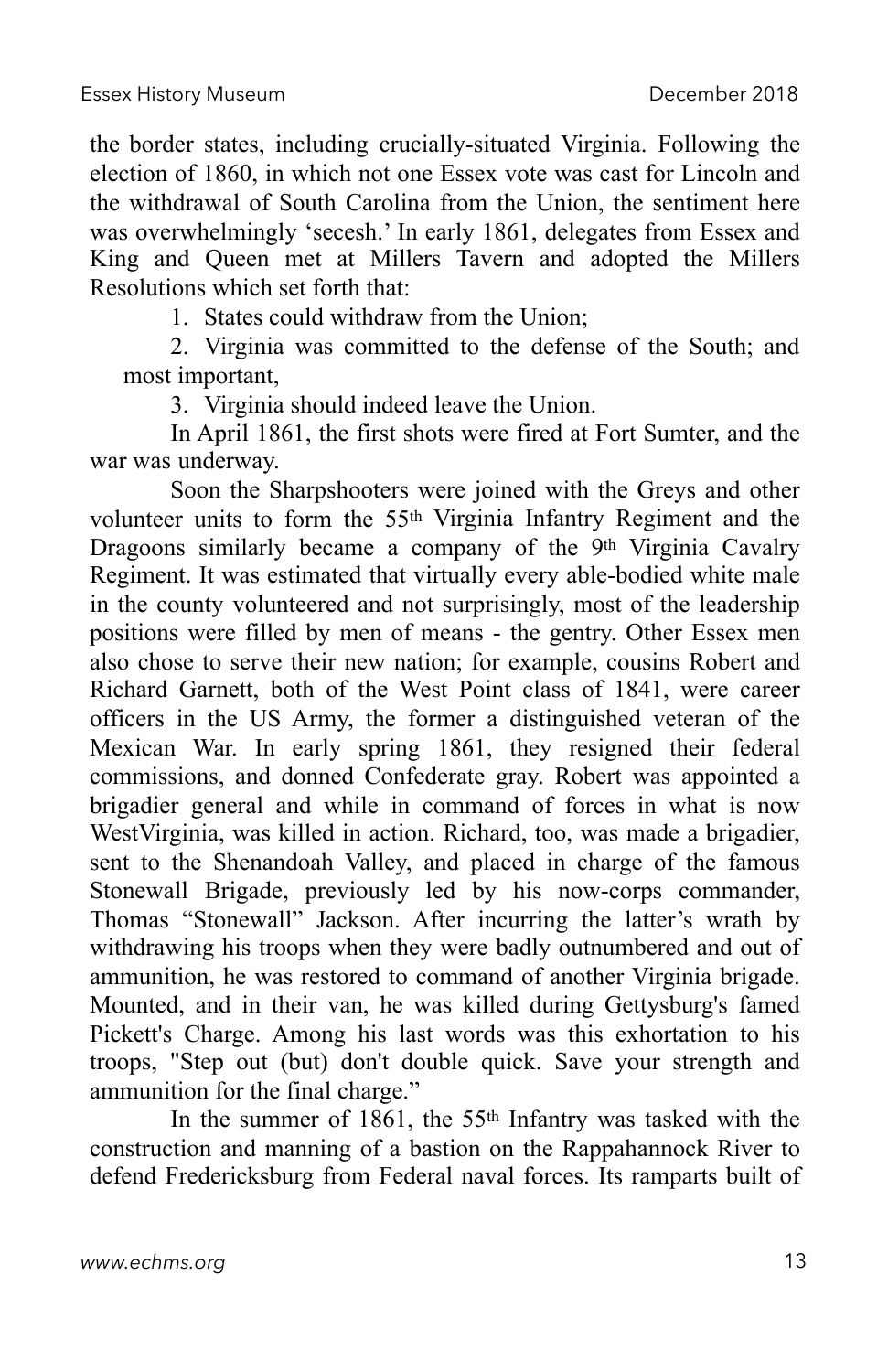layer upon layer of marsh sod covered with sand. Fort Lowry was comprised of an eight-gun battery, powder and shot magazines and barracks sufficient for several thousand troops. Then in March 1862, came orders to abandon the fort, and assigning the 55th to A.P. Hill's Light Division, Army of Northern Virginia, where it served with distinction in all of that Army's many score battles: its shaky baptism of fire at The Seven Days; shining redemption at Second Manassas; the seizure of Harpers Ferry during the Antietam campaign; Chancellorsville, where at the front of Stonewall Jackson's decisive flank attack, the 55th lost 140 of its 300 men; Gettysburg and Pickett's charge which took down still more and later, the command lapses at Falling Waters that caused many to be captured. Among the many casualties incurred by the 55th at Gettysburg was Captain Austin Brockenbrough who fell to a sniper's bullet. He is buried in the family graveyard adjacent to the Essex History Museum; The Wilderness, where the 55<sup>th</sup> held firm against repeated assaults; the siege of Petersburg's nine months of debilitating trench warfare and finally Appomattox and the unthinkable: surrender.

As a valued component of General J.E.B. Stuart's cavalry corps, the 9th Virginia Cavalry Regiment, too, had a distinguished war record. Assigned to seemingly constant patrol, picket, reconnaissance and flank protection duties, they and their mounts seldom enjoyed a moment of down-time, still were ever present to fight in many of their corps' major engagements: Antietam, where just behind the lines they could hardly find a place to camp because of the piles of dead and wounded; the containment of Stoneman's raid on Richmond; the bloodletting of Fredericksburg; the huge all-cavalry fight at Brandy Station and another on Gettysburg's third day; glory at Reems Station and Aldie; dismounted action at Spotsylvania Court House; the last charge at Appomattox. A measure of the 9<sup>th</sup>'s worth came from the hated Yankee cavalryman, Judson Kilpatrick, "they were the best Cavalry regiment in the Confederate service." The 9th is also known because of the death of Dragoons' commander Captain William Latane, the only man killed in a Confederate cavalry charge at Old Church during Stuart's 1862 ride around McClellan's Union Army. The painting, later lithograph, entitled The Burial of Latane is to this day a touchstone of white Southern pride and nostalgia.

Meanwhile, the citizens of Essex from time to time found themselves embroiled in the struggle since the Federal navy not only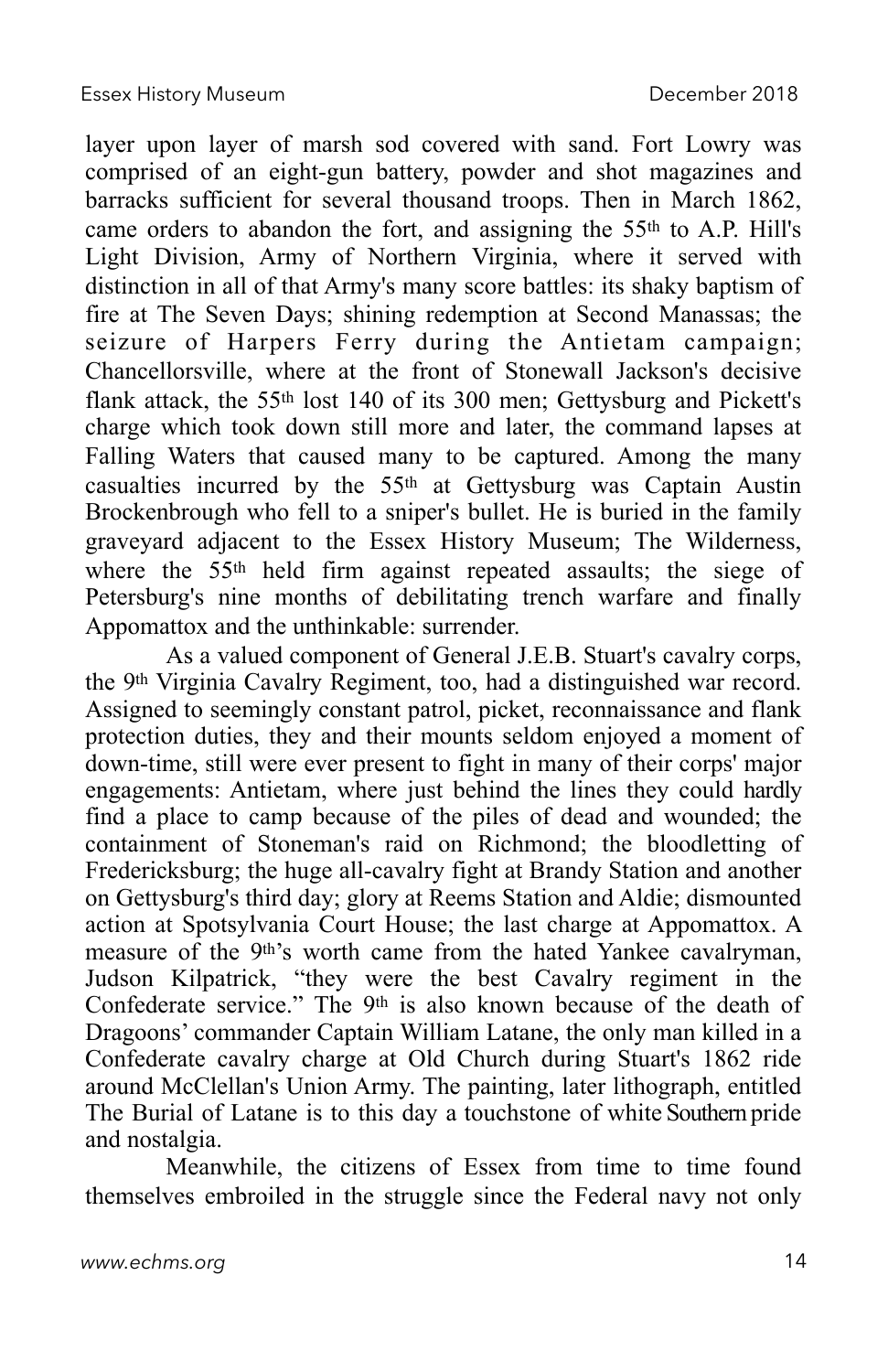blockaded the coast, but probed up-river, seeking enemy shipping and conducting amphibious raids on both the Northern Neck and Middle Peninsula. In April 1862, a Union landing party came ashore at Tappahannock, raised the Stars and Stripes, refreshed themselves, and left without freeing any of the many slaves who had thought deliverance was at hand. In May 1864, a small Union force landed and set fire to a grain-storage building, and a month later, a regiment of US Colored Troops, supported by cavalry and sailors, swept through Montross and Warsaw on the Neck, then crossed the river to land just above Tappahannock.

There, they took 500 head of cattle, many sheep and horses and freed several hundred slaves. Confederate attempts to thwart this incursion were repulsed by the firepower of Yankee gunboats.

On an unspecified date a ten-man detachment from the 1st Maine Calvary landed at Tappahannock and was confronted by 450 Essex militiamen who, when the Yankees refused to surrender, chased them into Great Dragon Swamp. The next day, local planters assisted by bloodhounds, hunted them down, captured them and sent them off to Richmond under guard. En route, they ran into a large Federal unit which freed the Maine men and captured their escorts. The final Union landing occurred in March 1865, resulting in the destruction of several



Wright-Latane Camp of Confederate Veterans at Essex County Courthouse, 1900-1910.

*[www.echms.org](http://www.echms.org)* 15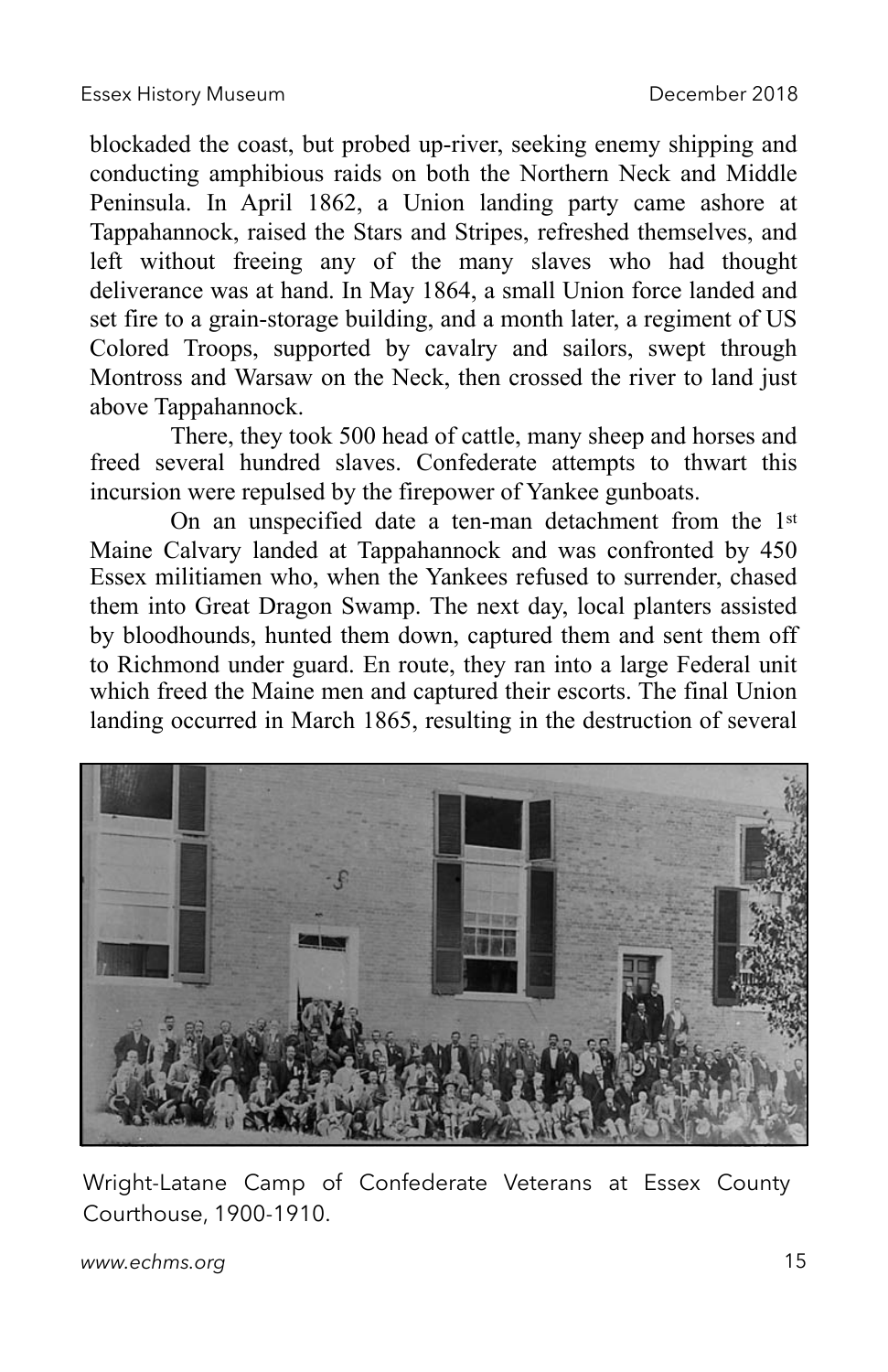watercraft and the shelling of a Confederate cavalry patrol. Another incident occurred when Federal gunboats bombarded a group of family and friends who had come to visit with Edward Macon Ware, then near death, somehow mistaking their horses and carriages for a Rebel artillery unit. The day was saved when slave Randall Segar got the ships to stop firing by running back and forth waving a white tablecloth.

After Gettysburg, and particularly the fall of Vicksburg, the fortunes of war turned against the South, as large, well-equipped Northern forces gradually wore down their never-say-die foe.

In April l865, General Lee surrendered his army at Appomattox and within a-few weeks the war, by far the worst in American history, was over and the troops came home what was left of them.

The 55th Virginia Infantry had sustained forty percent casualties and the 9th Virginia Cavalry over 37. Oddly in a sense, the troops - later veterans - of both sides had come to look upon one another with respect and, in time, with a fondness that would be expressed so touchingly at joint reunions of major battles. Yet for Southerners, The War remained and still does, a talisman of their honor, bravery, rightness and dedication, as exemplified by the haunting image of the embattled Confederate courageously fighting for his home and the rights he so firmly believed in.

The citizens of Essex, who had supported the Confederacy with patriotic enthusiasm and all manner of goods and services - no mean task given the blockade and the ongoing threat of enemy raids - were now faced with uncertainty about their future; what, for example, they wondered, would become of their plantations and farms without the slaves? Would freed blacks work the fields, and what, if anything, would they be paid, and in what kind ofspecie? (Confederate money was now worthless). While some stayed on out of a kind of loyalty to their former masters, most, understandably, did not. With little income, many owners offered their ex-slaves shares in their farms in lieu of salaries, thus the emergence of the term 'sharecropper,' a system that did not work, largely because white owners were loath or unable, to pay freedman their expected share, either in currency or in kind. As it evolved the big plantations suddenly went fallow for want of labor and the gentry came to the abrupt realization that they were poor.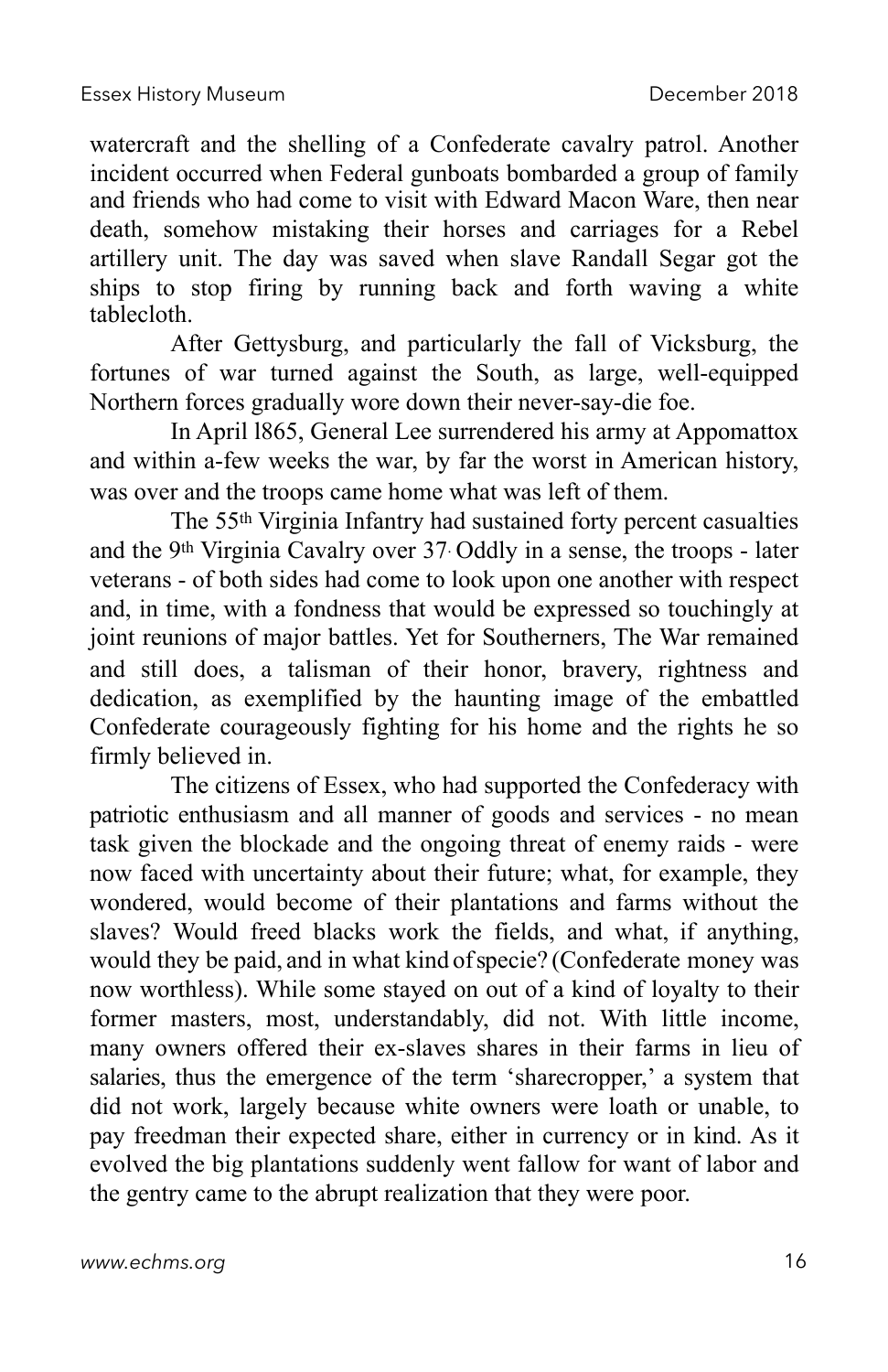Young William Campbell, a Dragoon veteran who had ever been in the thick of the fighting, said, "Laying down arms was the hardest battle I ever fought." Raised in Dunnsville, he had gone out west before the war and afterwards tried Chicago, but found there a deep antagonism toward the South. Returning to Essex, he soon established one of Dunnsville's four general stores. Of the new Federally-imposed 'reconstruction' he observed, "To keep the Negroes in their place when they were three to one in number was a man's job." As if in reply, a freedman famously stated, "we colored people didn't know how to be free and the white people did not know how to have a free colored person about them."

#### *Reconstruction…*

Reconstruction, then and for generations to come, most white Southerners would see it as punishment for their having seceded from the Union. In essence it consisted of a series of legislative measures imposed by the federal government, ostensibly to bring the former Confederate states back into the Union under the latter's frequently harsh terms - terms stringently enforced by Federal military occupation . (Essex County was garrisoned by the 2nd New Hampshire Infantry Regiment, headquartered in Tappahannock). It was also a political football, since passage of legislation granting voting rights to blacks almost all of whom were illiterate - ensured that the Republican party would maintain its majority in the Congress and extend its hold to all 11 southern governorships and state legislators. And so it was that blacks throughout the South cast their ballots for Republicans and were themselves elected to myriad positions. In Essex County, these ranged from representation in the Virginia House of Delegates to magistrate, sheriff and membership on the town council. Alarmed and offended, whites reacted with the formation of the "Conservatives" who fought back successfully, resulting in their continued hold on most of the important county offices such as court clerk, supervisor, and treasurer.

Against this background of political maneuvering, life in Essex County boiled down to a struggle for survival. Land values fell dramatically, crop yields similarly plummeted and many were reduced to subsistence farming - growing barely enough to stay alive - which exacerbated the sense of bitter hopelessness felt by most whites, particularly the gentry whose fall from the heights had been so ruinous. For all here it was terribly hard; a citizen noted, "It was worse than the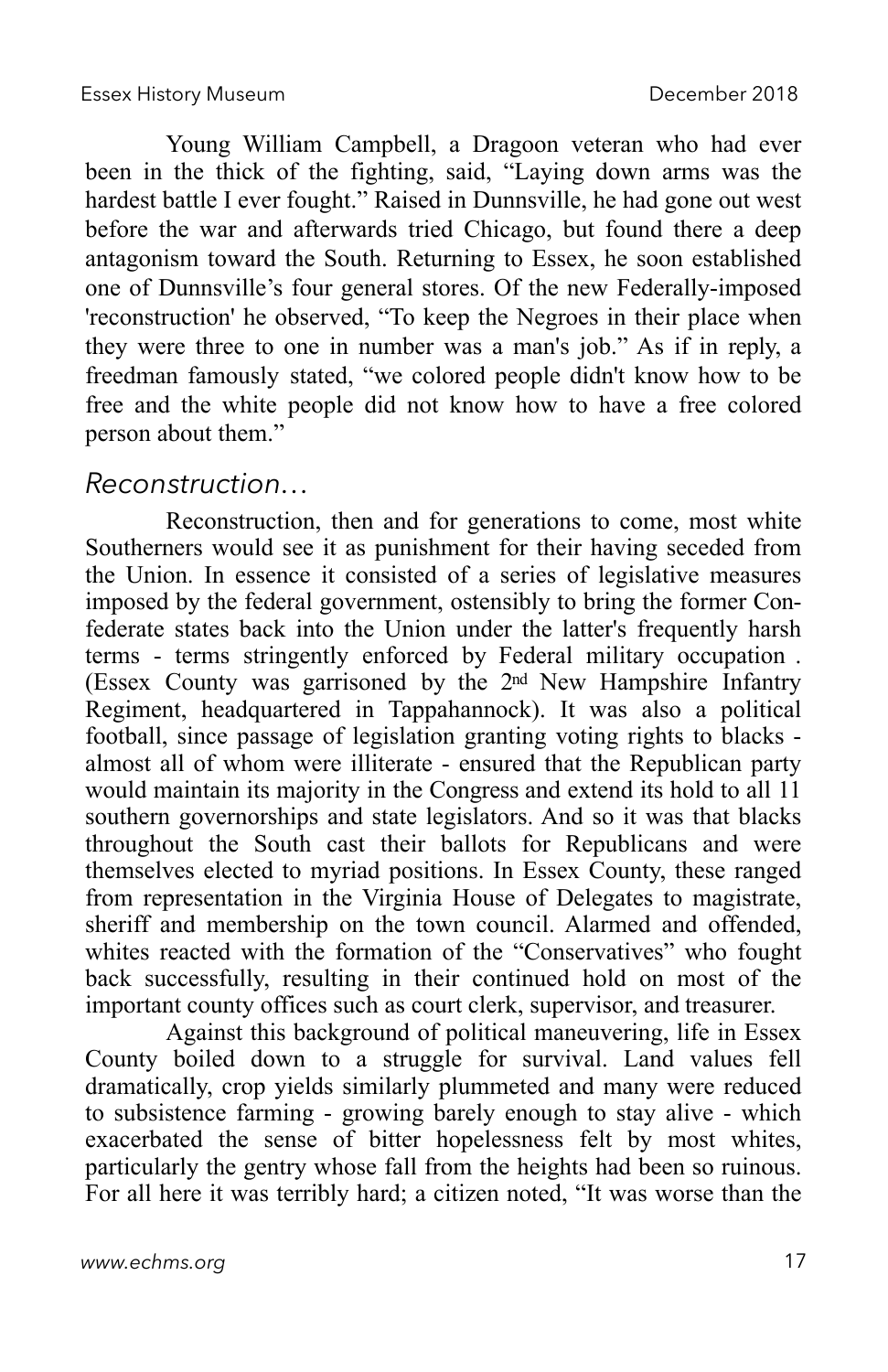war itself. Transportation was wrecked, livestock gone, there were enormous difficulties in getting seed and machinery. The patriarchal system was shattered. Roaming bands of bewildered freed men wandered the countryside, clinging to Union Army troops, wearying their deliverers. Most schools were closed but schools for Negroes were being organized by Yankee schoolmarms. These inequities and the corruption engineered by certain northern carpetbaggers were met by the Conservatives, who were at one with the resurgent Democratic Party; ultimately, implementation of literacy tests and the poll tax as prerequisites for voting disenfranchised most blacks and brought about Democratic Party victory and control at all levels of government.

White Southerners were devastated economically, emotionally and spiritually by the defeat of the Confederacy and were ever reminded of their loss by the poignant sight of the wounded and incapacitated veterans in their communities. As healing set in, the intellectual and literary movement known as the Lost Cause emerged to portray the Confederacy as noble and most of its leaders as exemplars of oldfashioned chivalry, most powerfully Robert E. Lee. The South, it maintained, had fought valorously for the cause it believed in and had succumbed in the end not to the military skills of the Union armies which it was alleged, were led by incompetents of low moral character, but by overwhelming Northern resources and force. Pickett's Charge stood as a symbol of this credo which also tended to vilify General James Longstreet because he had at the time opposed the attack and later faulted Lee for its failure. Lost Cause themes were taken up by organizations such as the United Confederate Veterans represented in Essex by the Wright Latane Camp and United Daughters of the Confederacy. Fairs were laid on in Tappahannock to honor veterans, many proudly wearing their old grey uniforms and in 1909 the Confederate Monument, paid for with funds raised by the Women's Monument Association of Essex, was dedicated, with some 4,000 former Confederates and thousands more visitors on hand.

Reconstruction ended in Virginia in 1870. For white Southerners its legacy, which was to last well into the future, was bitterness and resentment for what they felt was the unwarranted humiliation and economic ruination which had been heaped upon them by the victors. Indeed, the brand of retribution visited upon the former Confederacy is deemed by many to have far exceeded in its harshness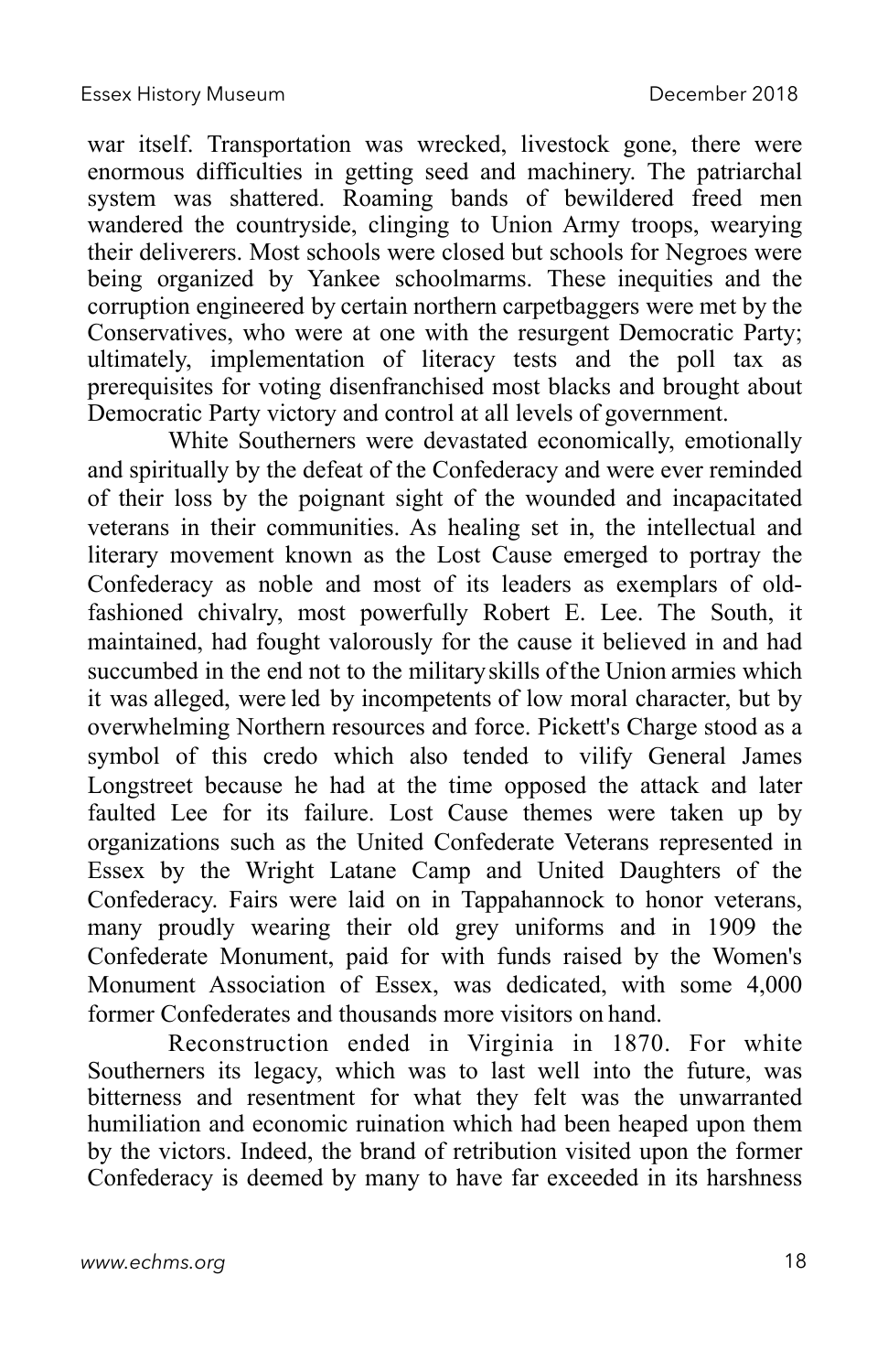that dealt to our enemies of World War II. For the former slaves, it had begun with liberty, feelings of euphoria and opportunity but sadly they were suddenly engulfed by circumstances for which their earlier bondage had ill prepared them. Apparently little thought had been given to the notion of readying them for gradual introduction into the mainstream culture and alas for them, that old shibboleth, politics, along' with Northern weariness, prevailed in the end. Fallowing several decades of see-saw maneuvering, de facto white supremacy was back; the 'separate but equal' doctrine of Jim Crow became the way of the South and would remain so until the contentious civil rights era of the 1950s and '60s. (Alas, that era's desegregation mandates would find virtually half of the black population as unprepared for their legislated equality as their forebears had been a century earlier). Nevertheless, most African Americans now consider the period of Reconstruction to have been beneficial, both because of the fleeting aura of stature they briefly enjoyed and because for the first time in the United States, all of them were free.

Noted Essex County educator and historian Lillian H. McGuire wrote that Southern blacks now had choices: they could "venture out and make a living for themselves. While many chose to migrate North, many others chose to stay in the South, where the Freedmen's Bureau helped the displaced former slaves made adjustments to their newfound way of life. Of equal importance, they were," she added, "freed spiritually, no more having to worship God in secrecy or having to sit in the segregated section of the master's church."

In postwar Essex, the grandeur of plantation living was gone, and many citizens continued to experience hunger and economic deprivation. Still, they were a resilient people who took comfort and support from the institutions which had always buoyed them, from Colonial times onward. Socializing across a broad spectrum of downto-earth activities helped lift white Southerners' spirits and most importantly they turned to religion for solace and stability, their worship free for a spell of the interdenominational haggling which oddly has marked periods of prosperity in this country.

Blacks, too, reached out for spiritual revival, but in a dynamically different way; as we have seen, they had previously attended white churches, albeit on a carefully segregated basis and while some were now involuntarily unchurched by the white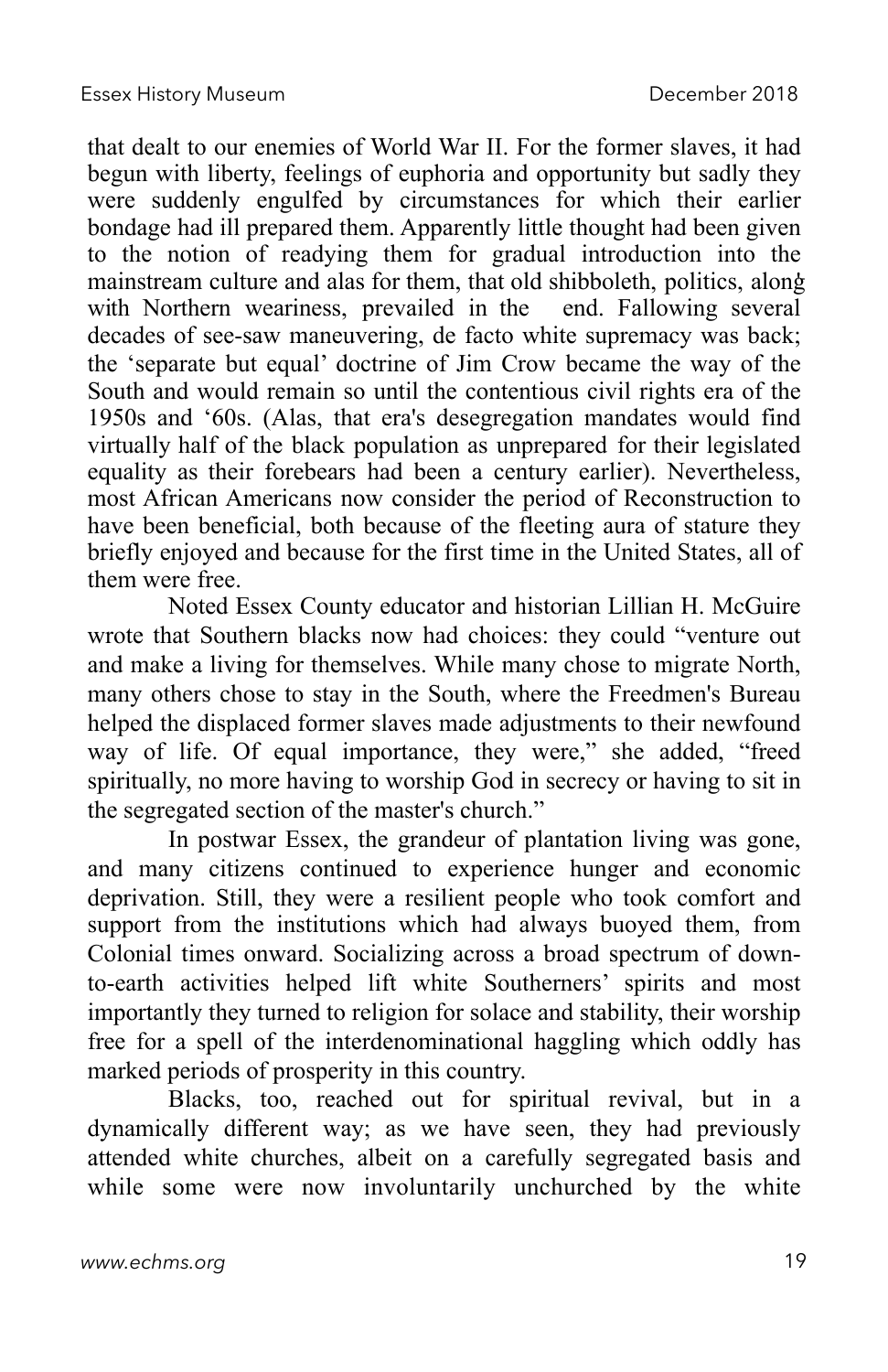congregations, they for the most part made the choice to leave and establish their own places of worship. Typical was Dunnsville's Angel Visit Baptist which derived from nearby Ephesus Baptist. Other black churches similarly formed included Champlain's Antioch Baptist, 1867; First Baptist, Tappahannock, 1868; Beulah Baptist, Minor, 1873; Oak Grove, Howerton and First Baptist, Loretto, 1867. Most of these transitions occurred right after the war. The dates shown denote the founding of the respective congregation and construction of church buildings occurred later. Formed in 1877, the Southside Rappahannock Baptist Association would coalesce black unity and progress, despite the heavy yoke of Jim Crow, wherein among other onuses, public education for blacks extended only through eighth grade. To partially at least, fill this void, the Association spurred the establishment of the Ozeana-based Rappahannock Industrial Academy. A boarding and day high school for boys and girls, completely funded by student fees and local Baptist churches, it had strong ties to nearby Angel Visit Church. It operated until Essex County Training School, a blacks-only public high school, was opened. After the war, many, many of what are today termed elementary and middle schools came into being; most were situated near crossroad locations, and all were segregated.

Virginia blacks freed before 1865, had at times faced the legal requirement of either leaving the state or returning to slavery, but after the war, the choice of staying or leaving was pretty much up to them. So, beginning in the late 1800s, and despite the urging of the Association that they remain, many Essex blacks opted to escape the constraints of Jim Crow, and avail themselves of the relatively broader personal freedom and economic opportunity to be found in the North.

Literally thousands emigrated, resulting in a shift of the county's ethnic balance from black to white majority and a decrease in the overall population to its lowest tally since the 1790, onset of census-taking. Others did, however, stay and worked as farmers, watermen, loggers and in time, operators of retail establishments. Following emancipation, they were apt to live in structures abandoned by whites, in their old slave quarters, in barrack-like dwellings known as tenant houses (none of which has survived in Essex) and in more substantial homes they erected.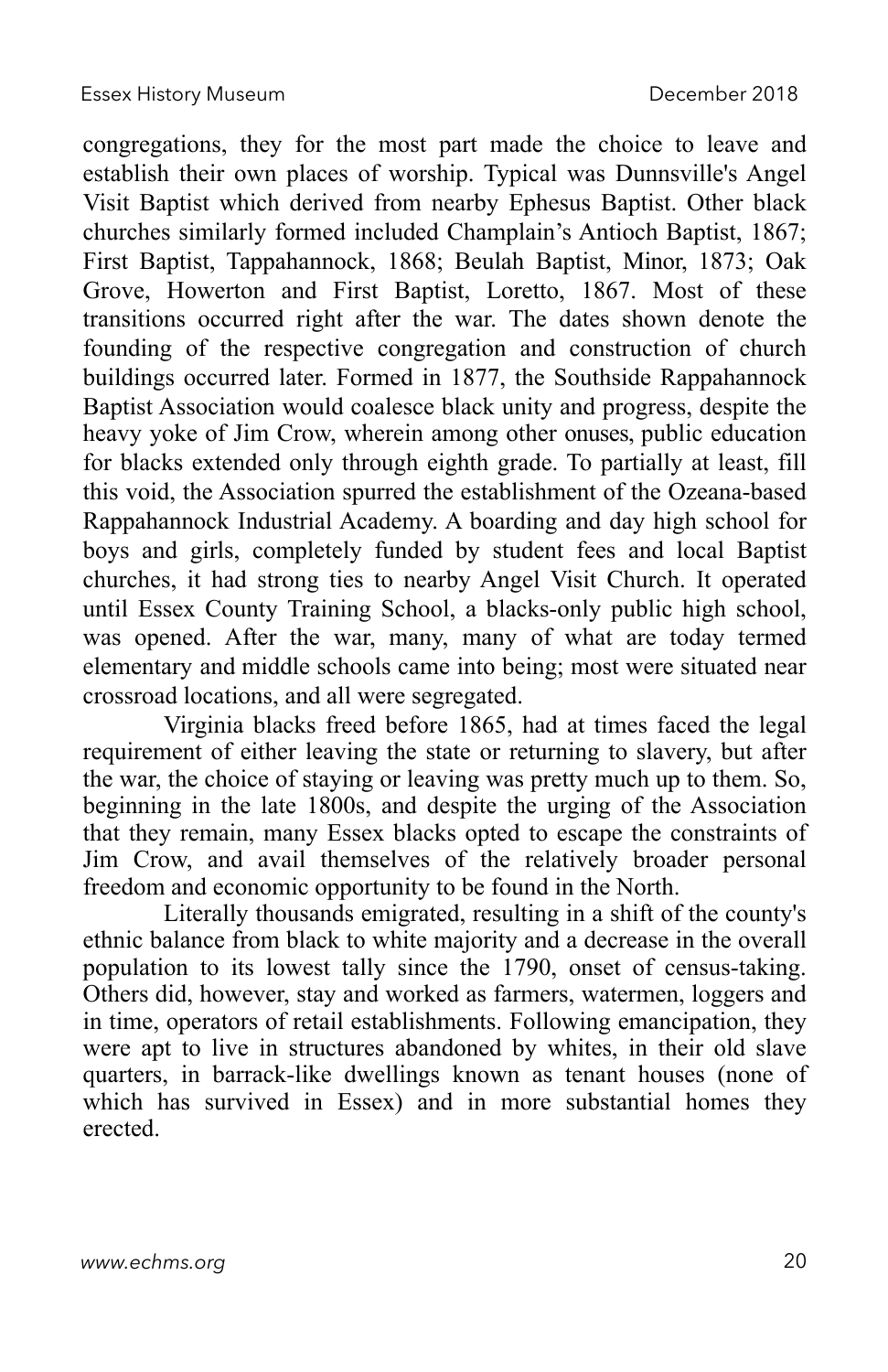#### *The Rappahannock, Essex County's Lifeline…*

As before, the river was the county's lifeline. Paddle-wheel and later propeller driven steamboats carried its crops, livestock and passengers to the world beyond and brought the merchandise and sundry goods that went to make up the inventories of the ubiquitous country stores that served nearby farms. At each of the landings, wharves were built to accommodate deep draft vessels and around some of these places there grew what amounted to villages. "Bowlers was a really thriving community," wrote a denizen whose father operated a 14-room hotel "right at the end of the pier." He also ran a general store, a tomato cannery and a granary. "Buggies and wagons would be lined up around that store, but the main thing was the steamboats coming in here from Baltimore. They came twice daily on their way to and from Fredericksburg." Her family also took the boat for overnight shopping trips to Baltimore - "We couldn't get to Richmond because we didn't have a highway there." Schooners and other sailing vessels, along with tugboats which pushed barges and scows laden with logs and other heavy cargoes continued to ply the river as did the watermen who fished, crabbed and oystered from their small craft and along the shore. In time refrigeration would enable their succulent produce to be shipped to far away places.

By the late 1800s, Essex farmers were reaping less than twothirds of the corn and wheat yields their predecessors had realized in 1860, a situation that derived from destruction caused by the war, the at times seemingly impossible transition from slave labor, lack of funds and land that was literally worn out. As noted, forward-thinking agriculturalists like James Mercer Garnett had convinced some antebellum planters to adopt progressive methods, such as new growing techniques, modern equipment and enriching the land. Now, there was literally nothing for it but to change, or call it quits and leave the area as, ominously, many of the county's young were already doing. Concurrently, many of the old plantation houses and the more modest yeomen's homes had begun to decay and when faced with the grim option of putting food on their families' tables, or making extensive repairs to aging structures, there was really no choice at all. Some built new, smaller houses nearby and either abandoned the old ones outright or rented them to tenants who were even less able to care forthem.

Gradually, new, savvier agricultural methods replaced the old and with the introduction of such crops as tomatoes and watermelons, which were much in demand at our Nation's capitol, things began to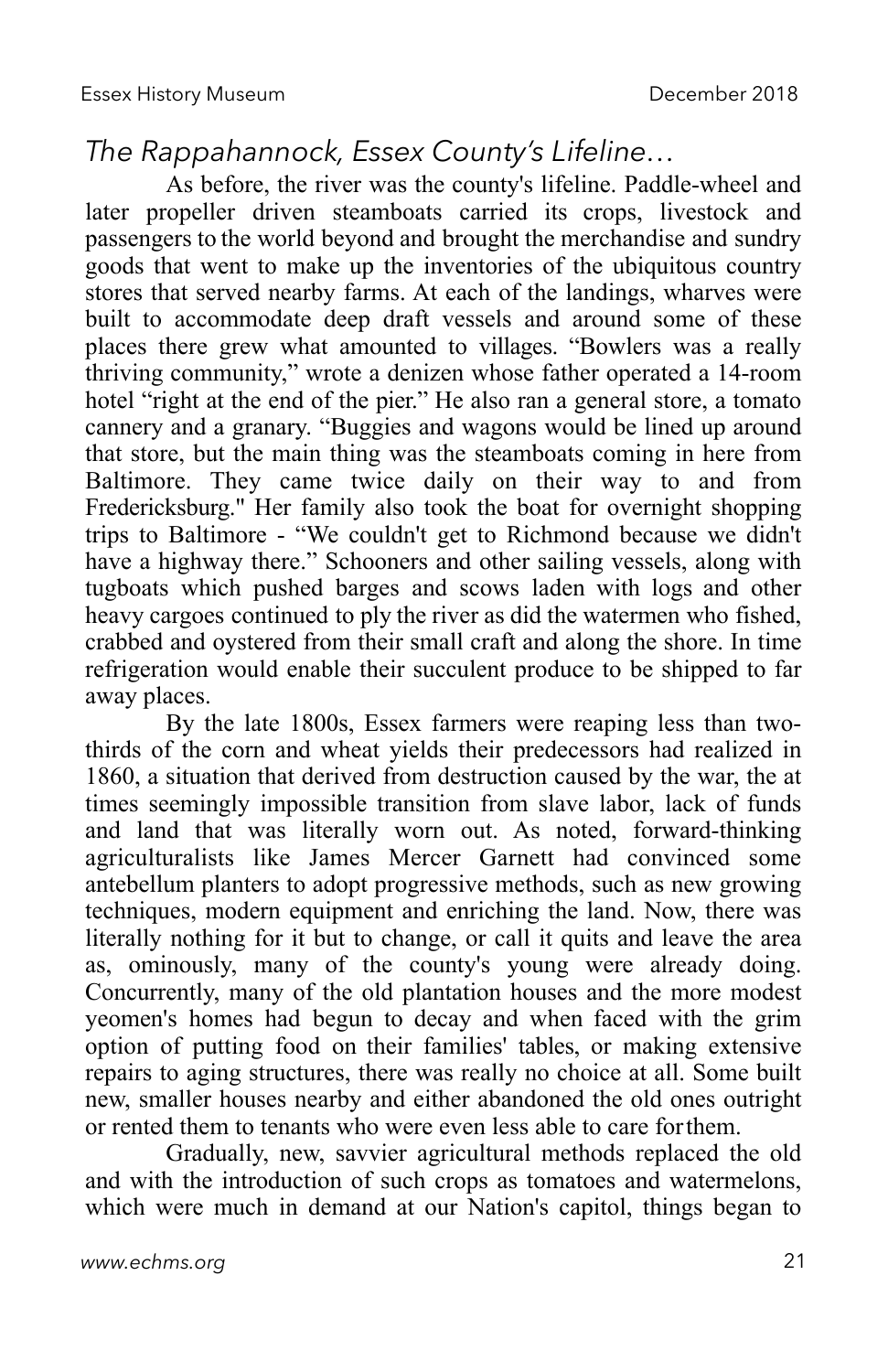look up for the county's growers. Just eight years after the war Essex's first vegetable canning factory appeared, and soon many others joined in. Farmers brought tomatoes, black-eyed peas, fruits and all manner of other crops to canneries, where large contingents of workers, mostly black, prepared and canned them for shipment by boat or later truck, to wholesalers.

This was a boon to farmers, workers, and to the county's economy as a whole as was lumbering and the related sawmill business which were said to have had the aura of the Yukon about them.

To further enhance growth and prosperity, the quest for a railroad resurfaced (its seeds had been sown before the war). Many schemes were proposed and as you know, none succeeded. One of the most ambitious, which came the closest to fruition, was a plan to run a line from Richmond to Millers Tavern and on to Ware's Wharf at Dunnsville. Thence it would cross the river to the Northern Neck. A plethora of logistic and engineering obstacles, along with a host of social objections finally did this, and the other proposals in, which accounts in large part, it is said, for the continued rural character of Essex County.

As we have seen, the country store was an important part and in a sense, a way of life here and in rural areas throughout the nation. Found at most every crossroads in the county, it served the farms around it with all manner of items for sale and as a convenient, informal place to socialize. Along with the steam boat, it would fall victim to progress as automobiles and improved roads enabled shoppers to take their custom to the ever-growing array of retail establishments in town. Let's for sentiment's sake have a closer look at the grand old institution with a description culled from this writer's long ago jottings: "The village is little more than a crossroad, with two churches, four or five homes, several barns, my elementary school and Hance's Store. Run by Mr. and Mrs. Hance, it houses the post office and has for sale a vast assortment of dry goods, hardware, clothing, canned goods, groceries, fresh meat and candies (the best homemade fudge ever costs one cent per large square). It is a news stand, a lending library, a kind of drug store and most significantly, a rendezvous for the scattered members of this farming community who come on weekends and evenings to shoot the breeze. Weekdays, old-timers gather in front of the big pot-bellied stove in wintertime and under a slow-turning ceiling fan in summer.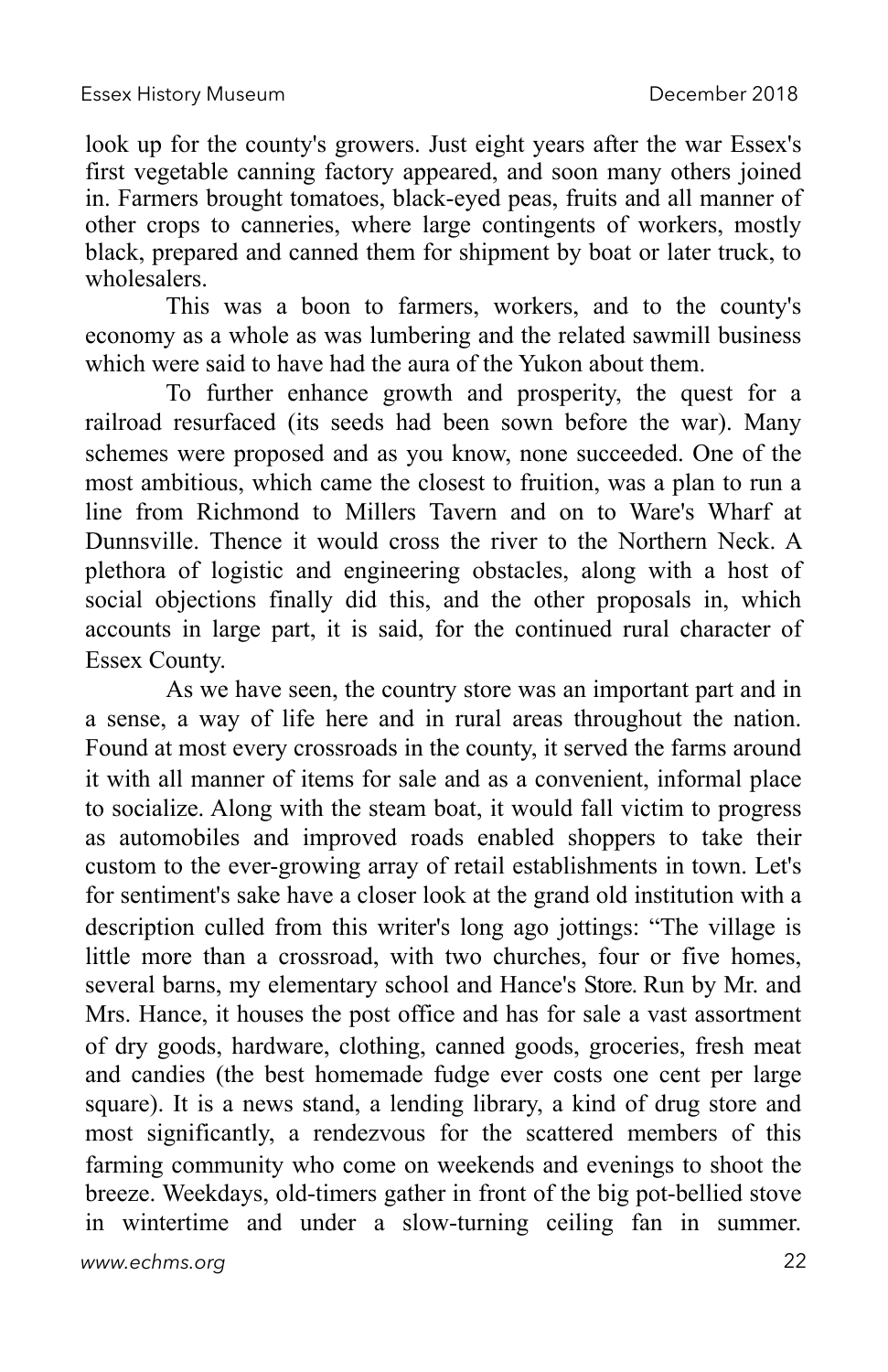Conversation is ongoing and even an old fellow who is said to be loco from having been shot in the head by a Spaniard in 1898, rates his turn, "Damned seldom where I put my hat," and after inadvertently sticking his hand into the spittoon, "You can't run a store in spite of Christ." Given the distance to the larger towns, our family does its much of its ad-hoc shopping here. Mrs Hance bills us twice a year."

Essex men who served in the Spanish-American War of 1898, were among the many Southerners who in a sense formally reunited with their country by wearing its uniform as they traveled far away to do battle in Cuba and

the Philippines. The next major call to arms occurred in 1917-18, when 150 countymen would join two million other Americans who donned khaki and traveled 'over there' to fight the Hun in the Great War. (The names of Essex citizens who served in this, and the nation's other conflicts, are etched on the strikingly e v o c a t i v e w a r memorial donated by Mr. and Mrs. Joseph Ware in November 2009. Standing proudly on Tappahannock 's courthouse green. It is a must-see!)



Webster Gaines, Oyster Shucker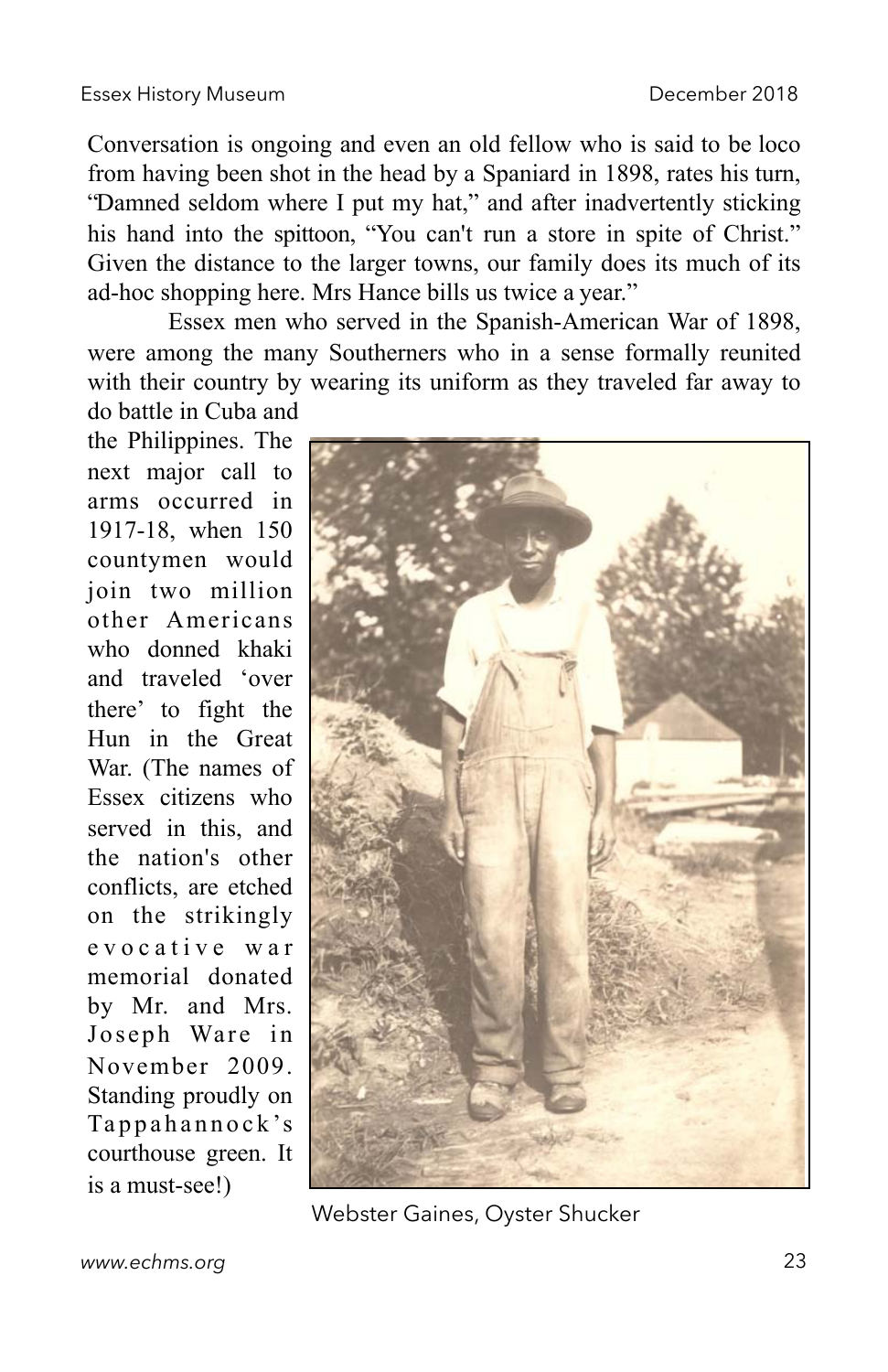#### *Prohibition and the Downing Bridge…*

For many years social progressives had attempted to rid the entire country of the manufacture, sale and consumption of alcoholic beverages and little by little they succeeded. Essex, known from its earliest beginnings as a 'wet' community, was finally dried. First by local option then, a state-wide moratorium and finally national Prohibition. Scores of local taverns closed, yet purveyors of now-illegal booze had a field day smuggling it in from overseas, as did operators of countless stills tucked away in secluded spots. Not only did this unpopular constitutional amendment fail to stop people from indulging in what was said to be a natural human propensity, it actually spurred their use of alcohol. Widely seen as an imposition of governmental control over one's traditional liberties, it endured until the muchwelcomed Repeal of 1933.

The stock market crash of October 1929, ushered in the Great Depression, which lasted until the onset of World WarII. Essex, like most rural communities, was not affected as harshly as cities and industrial areas but growers here felt the pinch of drastically reduced crop prices forcing many to revert to subsistence farming. Soon the federal government, through several of its New Deal 'alphabet agencies,' began paying farmers to either plant less or not plant at all to force the raising of prices. Severe unemployment here, experienced particularly by loggers and cannery workers, was similarly addressed by the creation of community improvement projects and funding the jobs needed to work on them. New or improved roads, bridges, sidewalks, civic and school buildings and sanitation facilities were among the many benefits which accrued to Essex County, notably Tappahannock, during this bleak era and, of course, the employment these measures provided which kept many a citizen from financial ruin. Notable, too, was what came to be labeled 'rural electrification,' another federal initiative which wasto bring electricity to farms and other country families, an undertaking that would not be completed in Essex until the 1950s. In all, the depression was another hard time to be endured, particularly coming as it did little more than a generation after Reconstruction.

Automobiles and trucks, which appeared shortly after the turn of the 20th century, had little effect at first on the county's commerce or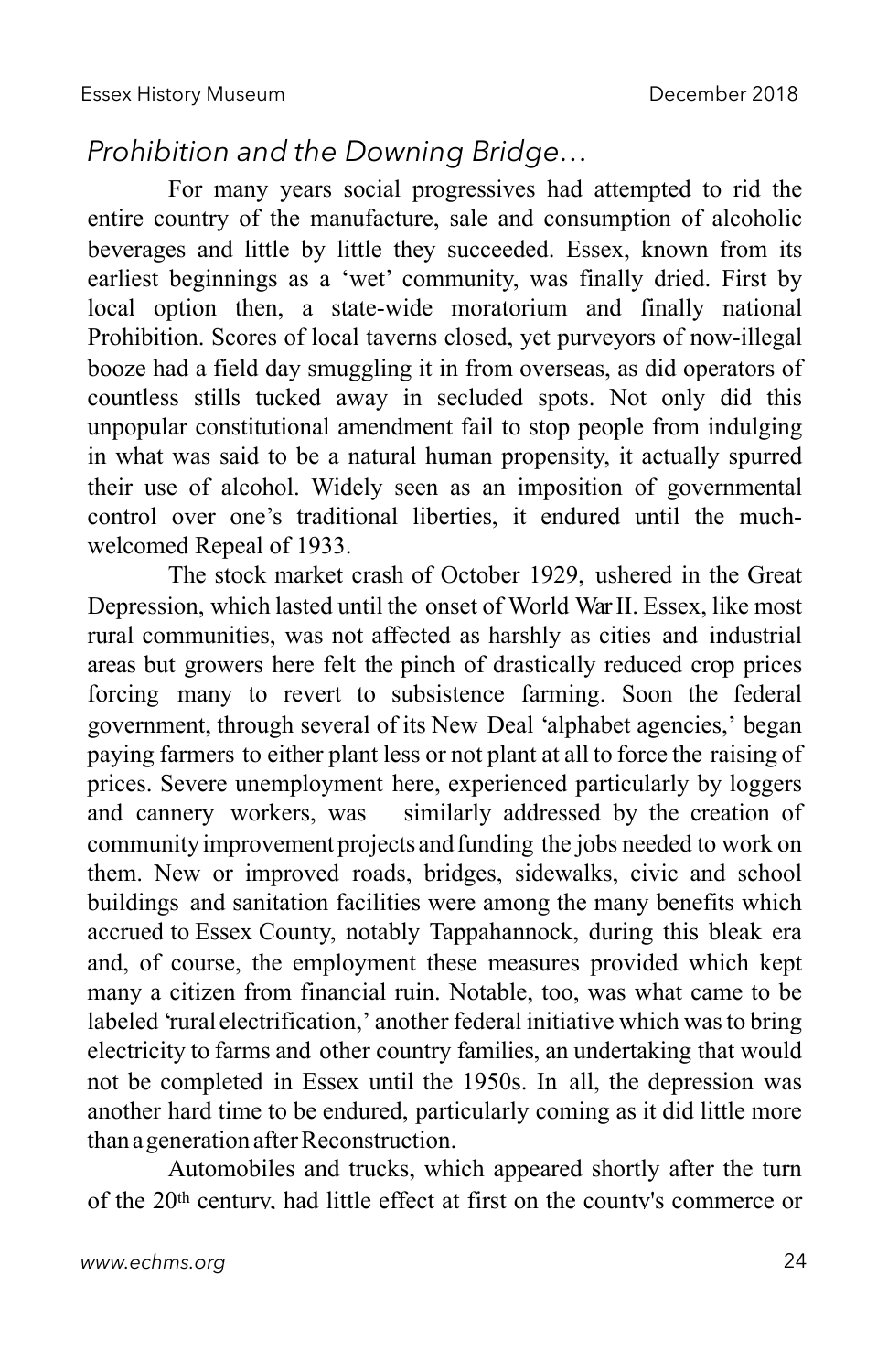the private travel of its citizens, because the road system - what there was of it - was not good but as more vehicles appeared the demand to improve the primitive dirt roads grew and by the 1920s, the state government pitched in. Route 17, linking upper and lower Essex was built, as was the Coleman Highway, now Route 360, which led from Tappahannock to Richmond. The jewel in the crown of terrestrial mobility was the 1927 Downing Bridge which connected Tappahannock with the Northern Neck - in the process making obsolete many of the passenger and vehicular ferries that had traversed the mile-wide Rappahannock.

People could now visit with their heretofore unknown neighbors on the other side, while Northern Neckers might consider doing their shopping in Richmond instead of Baltimore - at the end of an overnight boat trip. Moreover, the.improved road network meant that goods and products of all sorts could be transported by truck into and out of the county, without dependence on ships - and thus there began the decline of the colorful, yet now decreasingly-needed steamboat business on the Rappahannock, a devolution abetted by the damage done to the county's wharves by a spate of hurricanes in the 1930s and  $40s$ .



Downing Bridge with swing open as seen from a steamboat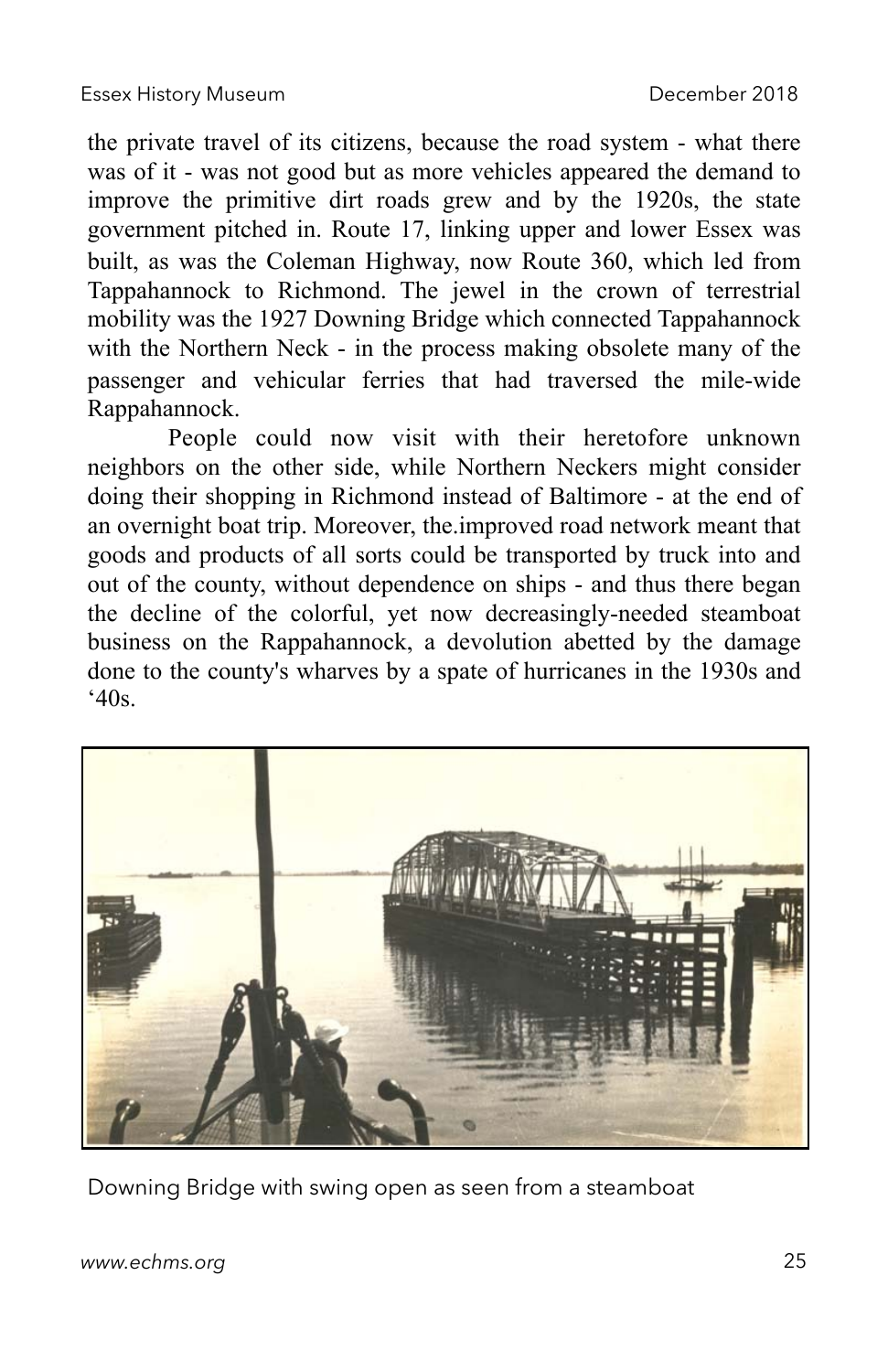#### *World War Two…*

Twenty years after the signing of the Versailles Treaty that ended the war to end all wars, Europe became embroiled in another, World War II. Although still neutral, America saw fit to prepare by instituting the first peace-time draft in its history and rapidly constructing the hundreds of camps needed to house and train its new levies, one of them being Fort A.P. Hill in neighboring Caroline County. Then on December 7, 1941, came the sneak Japanese attack on Pearl Harbor; the "act that will live in infamy" which plunged the United States into the global conflict.

Hundreds of Essex men and women - they who would later be numbered among 'the greatest generation' served in all branches, in all theaters, of this the most horrendous war in history. Back home, farmers met the challenge of producing maximum yields for the war effort and as in communities all over the nation, Essex's citizens made do with the rationing of food, clothing and gasoline, bought war bonds, and grew victory gardens. Men too old to fight often served as air-raid wardens or in the ranks of the Virginia Reserve Militia or Virginia Protective Force, which took the place of the federalized national guard. The attitude which then defined most Americans, whether in uniform or on the home front, was expressed as a fervent desire to win this war so they could resume their 'real' lives. And when the war finally ended, that is what they did, likely assuming those lives would pick up pretty much where the onset of war had left them, a reasonable expectation, as there was then little surface evidence of the cultural sea-change that hindsight tells us had already begun its inexorable surge.

#### *Agriculture in Essex County…*

Farming evolved dynamically with the wartime push to maximize crop yields, notably through the use of innovative methodology, better fertilizers and modem machinery, in particular the combine, a seemingly magical device that moved across fields, cut the crop where it grew, sorted grain from chaff and even baled the straw. This was a radical improvement over the stationary thresher, which in its day was considered very high tech because it obviated manualflailing.

Similar equipment and the use of hybrid seed resulted in huge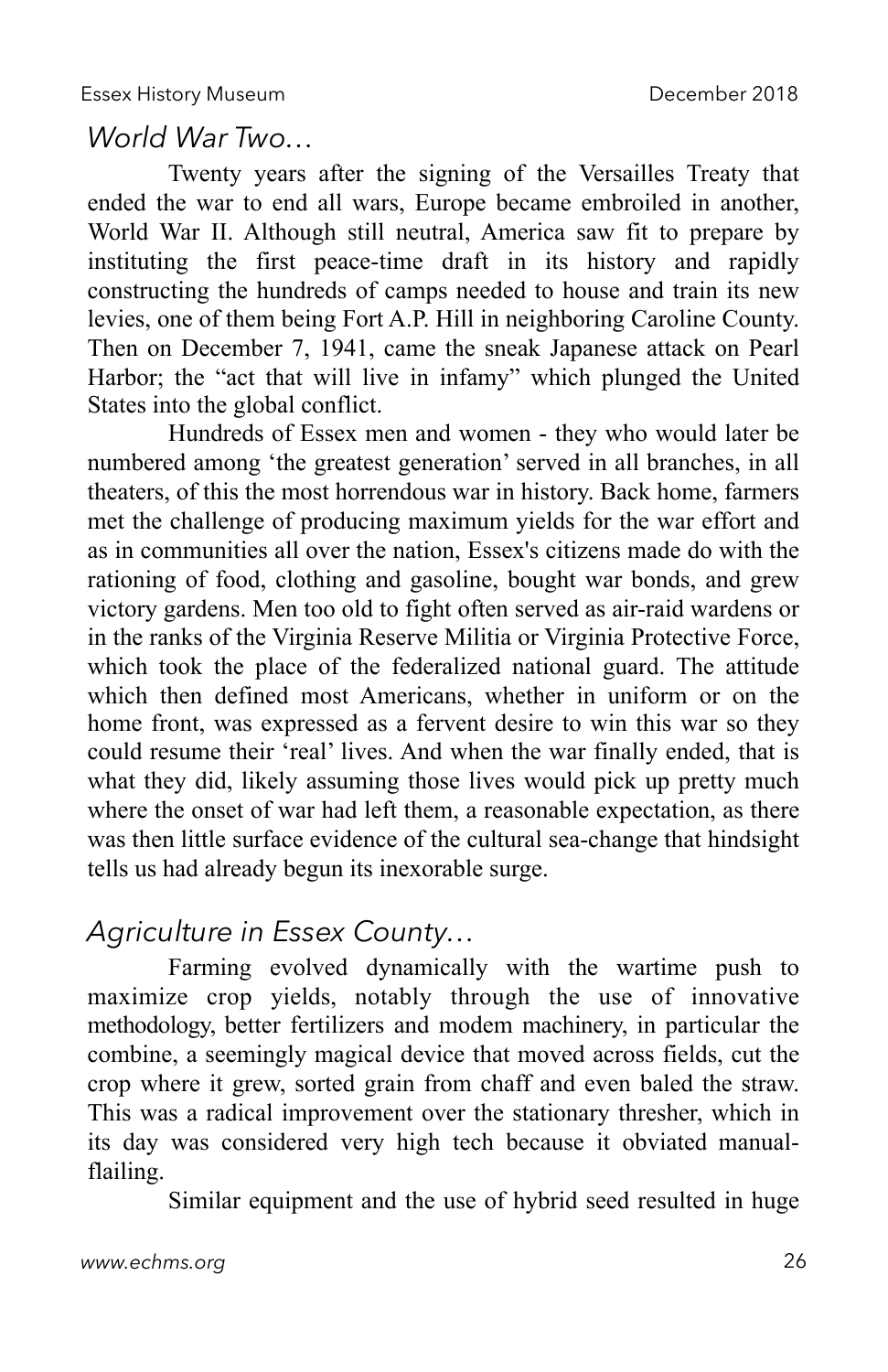increases in com yield and then came soybeans. First grown here during the war, they would soon become and remain, a major part of the county's agricultural output. It should be noted that these phenomenal harvests were due almost entirely to greater productivity, not, as a century and more earlier, through expansion of farm acreage. In fact there were fewer farms than ever before, the smaller ones having been consolidated, through purchase or lease, by huge commercial farms. Still, it has never been easy. Years ago it was said that if the profession of farming didn't have the highest rate of occupational insanity in the country, it damn well ought to, for despite miraculous advances, the growing of crops is ever dependent on the vicissitudes of weather, disease and market fluctuation, all of them factors that are clearly beyond the grower's control. In short, a risky business, one that involves an awful lot of just plain hard work.

With farm production so high, and steamboats long gone, the need for a deep water landing to accommodate large vessels was apparent and at the urging of farmers, farm organizations and local government, the Corps of Engineers dredged Hoskins Creek, just below Tappahannock town, so that tug-propelled barges could dock year-round at the newly constructed granaries there and load already-sold harvests of load com, soybeans, barley and wheat for shipment to buyers.

Perhaps taken for granted now, it proved to be the missing link sorely needed to market grain yields that increased ten-fold in the decade and a half following World War II.

#### *Education Following the Brown v. Board of Education Decision…*

The 1954 US Supreme Court decision in Brown v. Board of Education, which held that separate educational facilities for blacks were inherently unequal, shocked the South. In Essex, school officials and county supervisors decreed that the integration mandated by Brown would be impossible to accomplish and detrimental to both races. The struggle between segregationists led by Senator Byrd and civil rights advocates continued apace. In 1958, implementation of "massive resistance" effectively shut down several large public school districts in other areas that were faced with court orders to accept black students,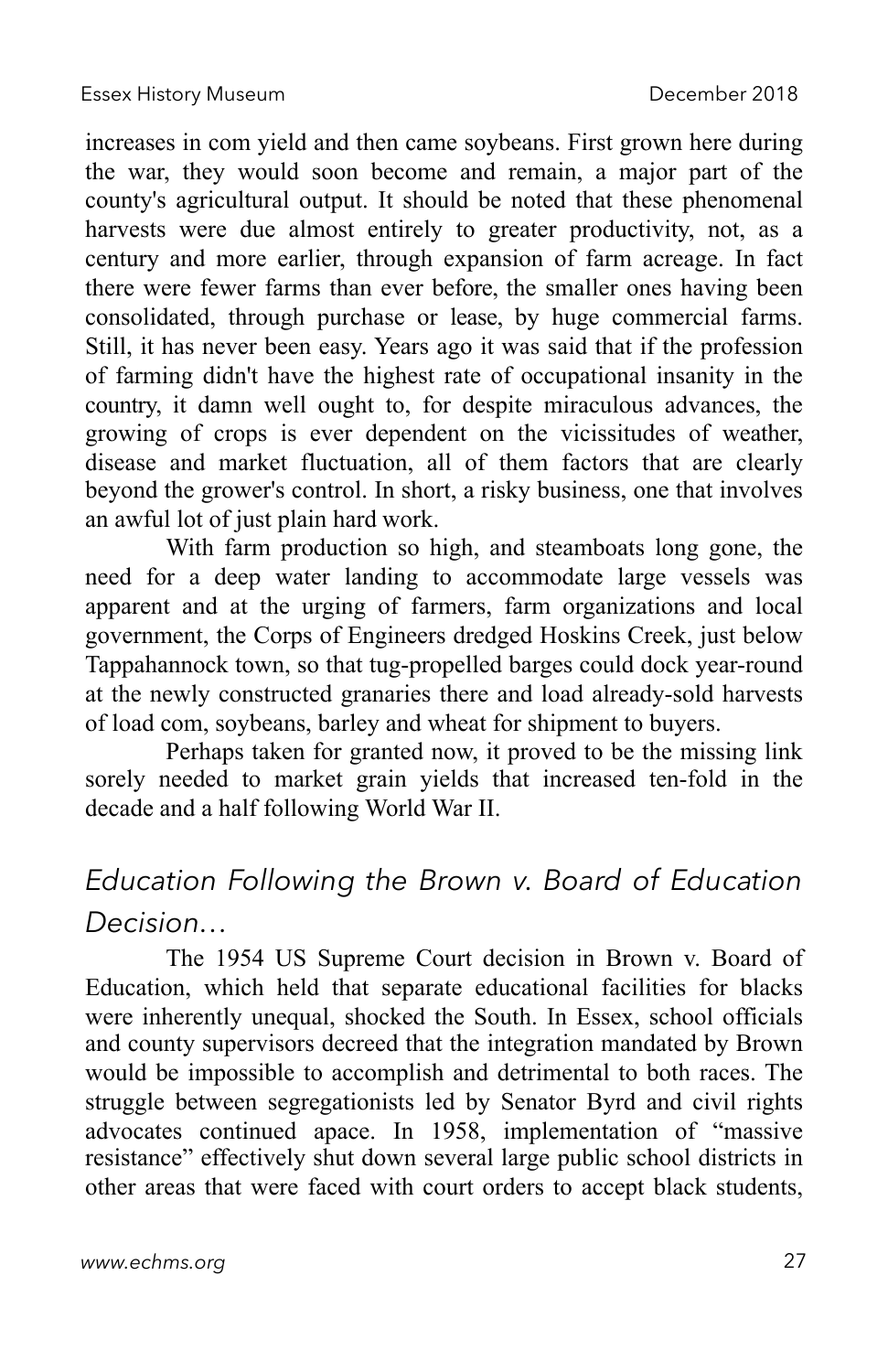with the result that many children, black and white, simply did not have any schooling for over a year. Removal of federal funding or the threat thereof, proved an effective force in ultimately compelling compliance. More equable about all this than many Virginia counties, Essex authorities came to accept the inevitability of integration and by 1970 had adopted it in all components of the school system - in the process realizing a savings, since running two school systems costs a lot more than one.

Essex County handled the transition, which at the time seemed virtually impossible to achieve, in a responsible, level-headed manner. While it may be posited that the cause of racial equality is still a work in progress and that there remains much to be accomplished, Essex has gotten off to a good start.

Gordon Harrower is a retired educator with a lifelong interest in history, a career enhanced through military service to his country and teaching in institutions of higher learning. He is a former board member and Past President of the Essex County Museum and Historical Society. He and his wife, Anita, have lived in Dunnsville, Virginia for 21 years.



The Essex History Museum is located at 218 Water Lane in the Historic District of Tappahannock and is open Monday, Tuesday, Thursday, Friday and Saturday, 10-3. Phone (804) 443-4690.

Please visit [www.echms.org](http://www.echms.org) for more information and upcoming events.